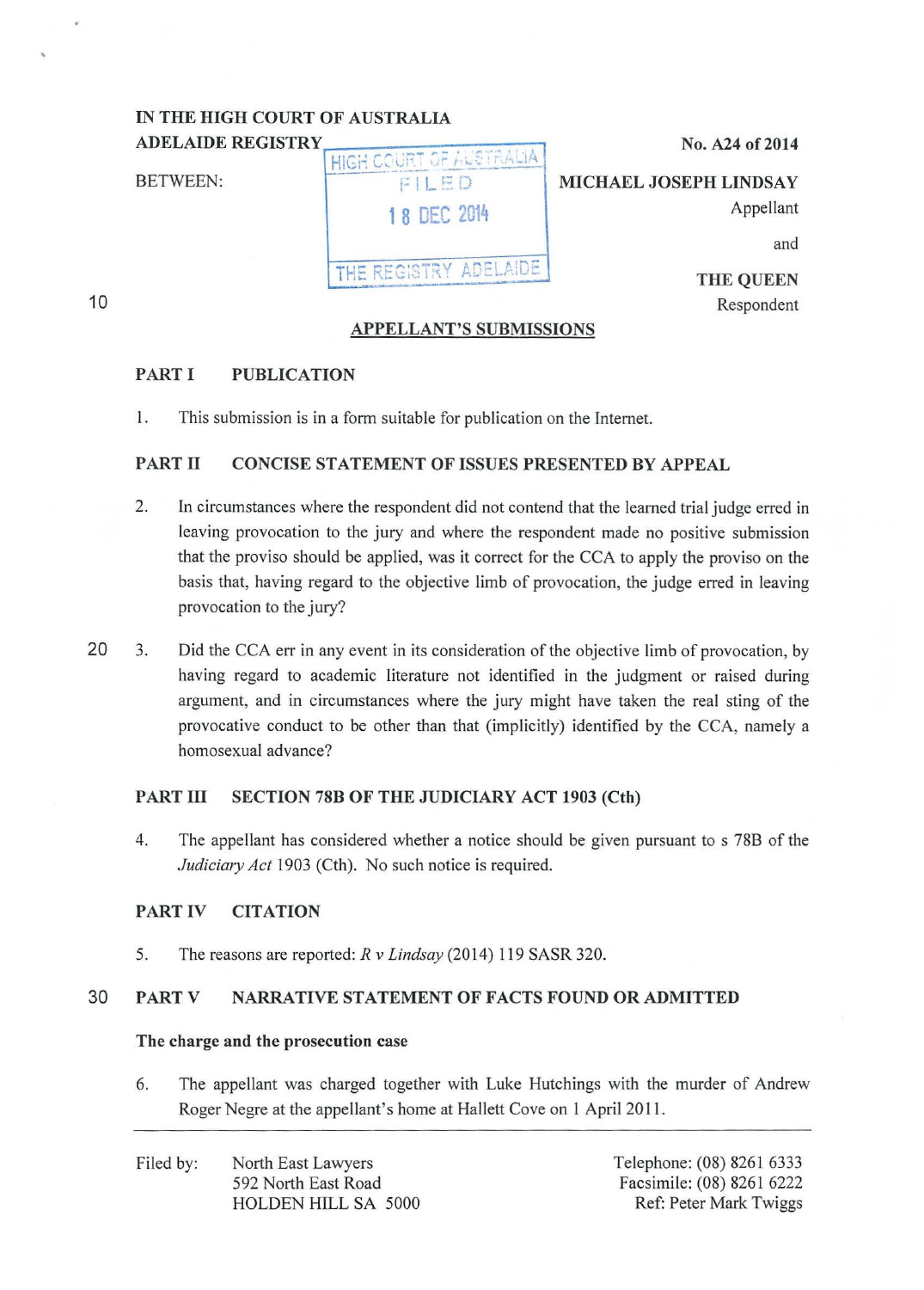- 7. The prosecution case was that it was the appellant who administered all knife wounds other than the final cutting of Mr Negre's throat, which was undertaken by Mr Hutchings. The appellant's counsel suggested to prosecution witnesses in cross-examination that although the appellant had physically struck Mr Negre in response to sexual comments made by Mr Negre, he was absent when the appellant was stabbed, in effect implicating Mr Hutchings (CCA [121]).
- 8. The prosecution argued that there had been two *"incidents"* which occurred at the home shortly prior to the stabbing and which provided the appellant with the motive to attack Mr Negre and which were the catalyst for what unfolded (T828, CCA [122]).
- 10 9. Indeed, the prosecution submitted in closing (T813) that:

[t]his trial has shown that life can end in a moment. People can make decisions that lead to that result in those same moments but because those decisions are made in the heat of the moment, without the time for any deep consideration, doesn't mean that those responsible should be held any less accountable.

10. Indeed, on appeal, Peek J said (CCA [123]) that the prosecutor faced something of a dilemma in that the more the incidents made it likely that it was the appellant who had stabbed Mr Negre and committed homicide, the more those very same incidents *"tended to raise the issue of provocation in a fairly classic form".* 

## Evidence relevant to provocation

- 20 11. The appellant (nick-named *"Sun Sun")* was a 28-29 year old aboriginal male. His sister had never seen him go to school or read (CCA [99]). The incidents in question occurred in his home, which he shared with his partner Melissa and their child Ethan, two boarders, Hutchings and Hutchings' partner Mildwaters (CCA [90]), each of whom paid a minimal rental to the appellant for food and utilities (T269).
- 12. The appellant and Mr Negre met by chance at the Hallett Cove Tavern in the early hours of the morning on 1 April 2011. Mr Negre had been drinking with his partner, Fiona Ninos, who stayed until 11.00 or 11.30 pm, but left following a heated discussion in which she asked Mr Negre to come home, and he declined (CCA [92]). At about 2.00 am, a group including Mr Negre and the appellant left together in a taxi for the 30 appellant's home, to have further drinks (CCA [93]).
	- 13. A number of people were present at the appellant's home. The group included Hutchings and Mildwaters, the appellant's sisters, Tahlia Clarke and Ashleigh Lindsay, and a friend, Nicholas Hayes. The group also included the appellant's partner, Melissa (CCA [8]).
	- 14. Mr Negre's partner, Ms Ninos, awoke around 1.30 am 2.00 am and decided to try to find him. After some time, the appellant answered Mr Negre's phone, and she was invited to the appellant's home. She attended at the home and was yelling and swearing at Mr Negre, asking why he had risked their relationship by going out with people he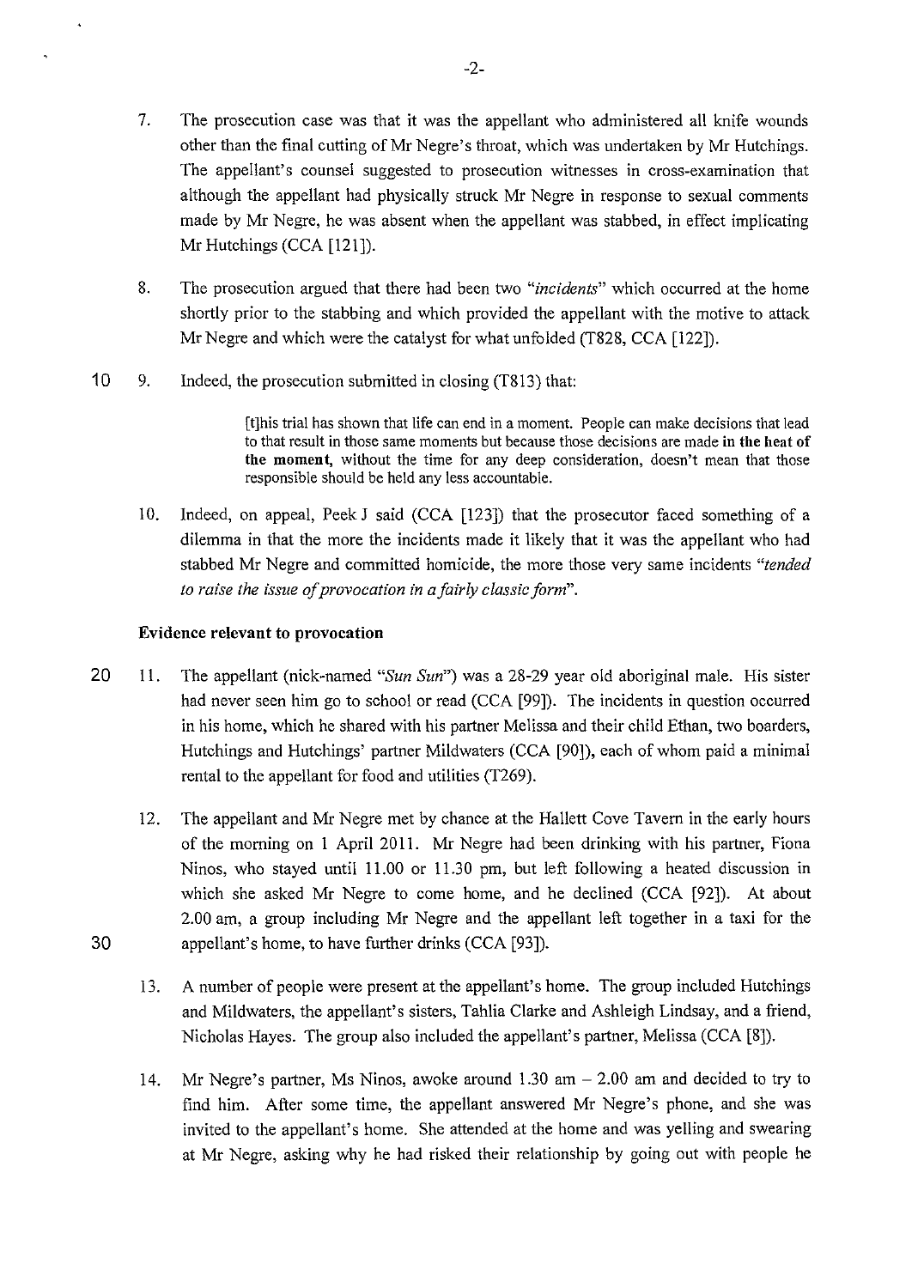didn't know (CCA [94]). She was subsequently shown around the house by the appellant and left in a taxi, leaving Mr Negre at the appellant's house.

- 15. After a period of socialising and drinking, the first relevant incident occurred, on the pergola or patio area<sup>1</sup>. Mr Negre made suggestive sexual gestures towards the appellant, and this upset the appellant and his partner, Melissa (CCA [103]).
- 15.1. Tahlia Clarke said the deceased had been sort of straddling the appellant and was sitting down with one leg either side of him. She said Melissa said *"Don't go doing stuff like thaf'* or *"Doing shit like thaf'* and after Mr Negre apologised, the appellant said *"That's okay, just don't go doing stuff like thaf'* and *"Don't going*  10 *doing stuff like that because I'm not gay*" and "or I'll hit you" (CCA [104]).
	- 15.2. Ashleigh Lindsay said the appellant said *"Lucky I don't hit you"* or something like that, or *"don't do that again"* or *"I'll hit you",* and said it was plain that the appellant's partner Melissa *"was not happy"* and was *"growling'* (CCA [105]).
	- 15.3. Brigitte Mildwaters said that Melissa didn't like it and had said something like *"Get him out of here"* or *"do not do that"* and that the appellant was not gay (CCA [106]).
	- 16. There was thus substantial evidence that the incident caused upset to the appellant and importantly to his partner, and that a firm warning had been issued about doing it again (CCA [107]).
- 20 17. The group moved inside, and according to Mildwaters, Mr Negre had been tired, and the appellant told him he could sleep in the spare room, but Mr Negre said he didn't want to sleep up there by himself and wanted Sun Sun in there with him (CCA [109]).
	- 18. The descriptions of the second incident<sup>2</sup> included the following.
		- 18.1. Mildwaters' account was that after the discussion just described, Mr Negre said *"I'll pay you for sex then"* (CCA [109]).
		- 18.2. Nicholas Hayes said that Mr Negre said *"I'll pay you for sex"* or *"I'll pay you guys for sex"* (T556), to which the appellant responded *"What did you say cunt?"*  (T557).
- 18.3. Hutchings gave evidence that Mr Negre asked the appellant for sex and said *"I'll*  30 *pay you for sex",* to which the appellant responded saying: *"What did you say cunt?",* but Mr Negre asked him again and offered him two hundred dollars (CCA [110]).

 $\mathbf{1}$ Marked "Covered Pergola" on Exhibit P2.

<sup>&</sup>lt;sup>2</sup> Which took place in the area marked "Family / Meals" on Exhibit P2.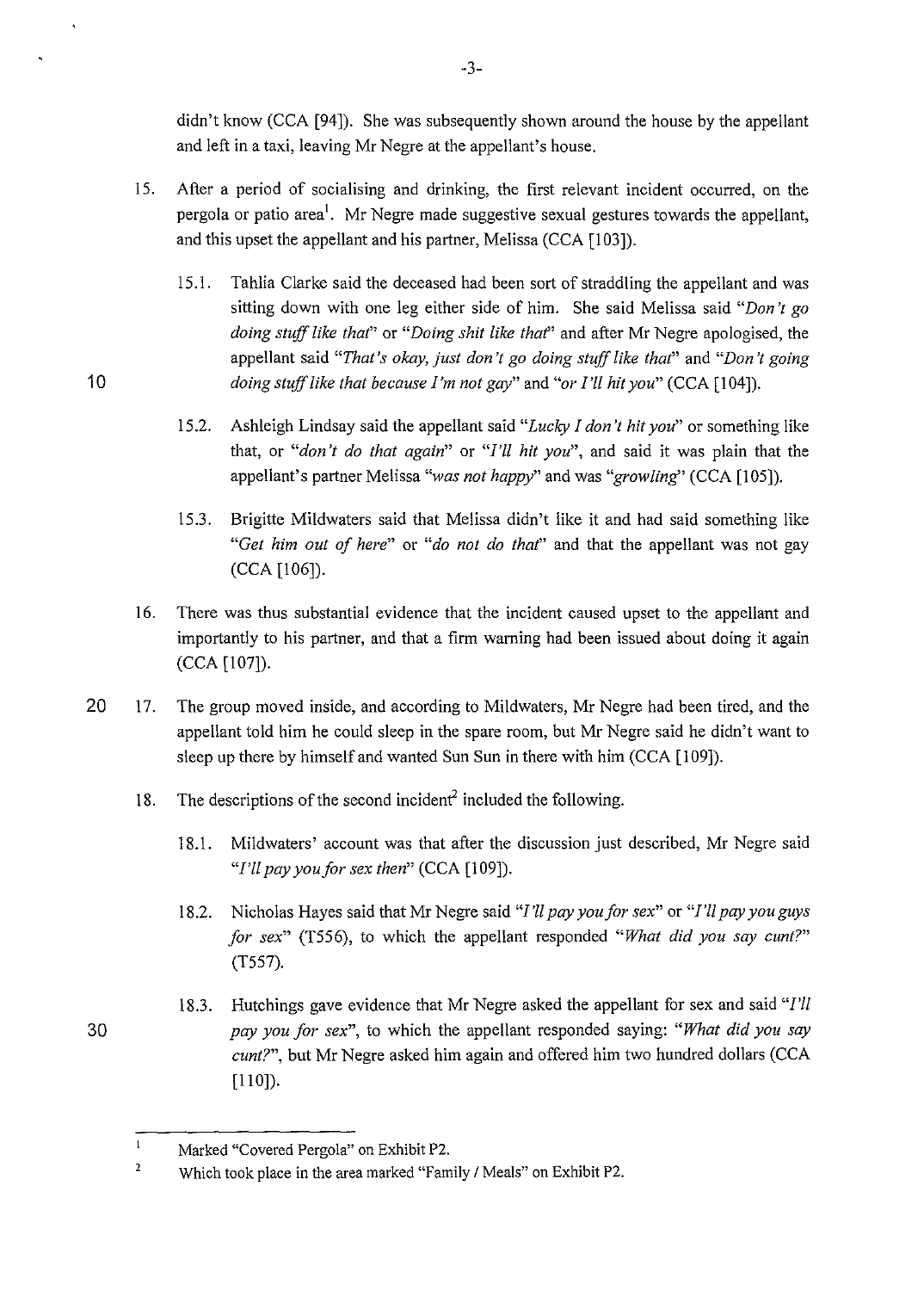19. Hutchings' evidence was that the appellant immediately punched Mr Negre and the attack which led to his death then occurred. All witnesses gave evidence consistent with an actual loss of self-control by the appellant. For example, Hayes referred to the appellant as having *"just gone off his head like a lunatic".* Hutchings said *"Sun Sun just lost if'*  (CCA [113]). The ferocity of the attack, and the intoxication of the appellant, also supported the possibility of a subjective loss of control (CCA [116]-[118]).

### **Provocation is left to the jury**

- 20. Prior to addresses, the trial judge indicated that his preliminary view was that he would leave provocation to the jury as an alternative verdict.
- 10 21. The prosecutor submitted (T804):

As to provocation, I was going to put to your Honour it was borderline, but the High Court authority of *Green [Green v The Queen* (!997) 191 CLR 334] was brought to my attention this morning ...

to which the judge responded that having read *Green* he did not think there was anything in it which would incline him against the view that he should leave provocation but that he would give the prosecutor an opportunity to make further submissions once she had an opportunity to properly consider *Green.* The prosecutor did not make further submissions.

22. In light of the trial judge's indication that provocation would be left, the appellant's 20 counsel devoted a substantial portion of his address to provocation. As Peek J acknowledged in the CCA, this was *"directly contrary"* to the primary line of defence which impliedly suggested to the jury that they might concentrate on provocation (CCA [241 ]). The prosecutor also addressed on provocation, including by submitting, in respect of the objective limb (T830):

> That loss of self-control has to be to the extent that the ordinary person **would** form the intent to kill. It is my submission on the facts of this case any such suggestion is an **insult to your intelligence.** [Emphasis added]

23. The appellant was convicted of murder, and sentenced to imprisonment for life. A nonparole period of 23 years was fixed.

### 30 **Appeal against conviction**

- 24. The appeal against conviction related to the directions to the jury in relation to provocation (CCA [88]), and included complaints respecting the closing submissions of the prosecution (including, for example, that in the passage just cited, the test was materially misstated by the use of *"would'* rather than *"could'* or *"mighf').*
- 25. Peek J, with whom Kourakis CJ agreed, accepted that the directions relating to provocation were inadequate and that the appellant had established that he had not had a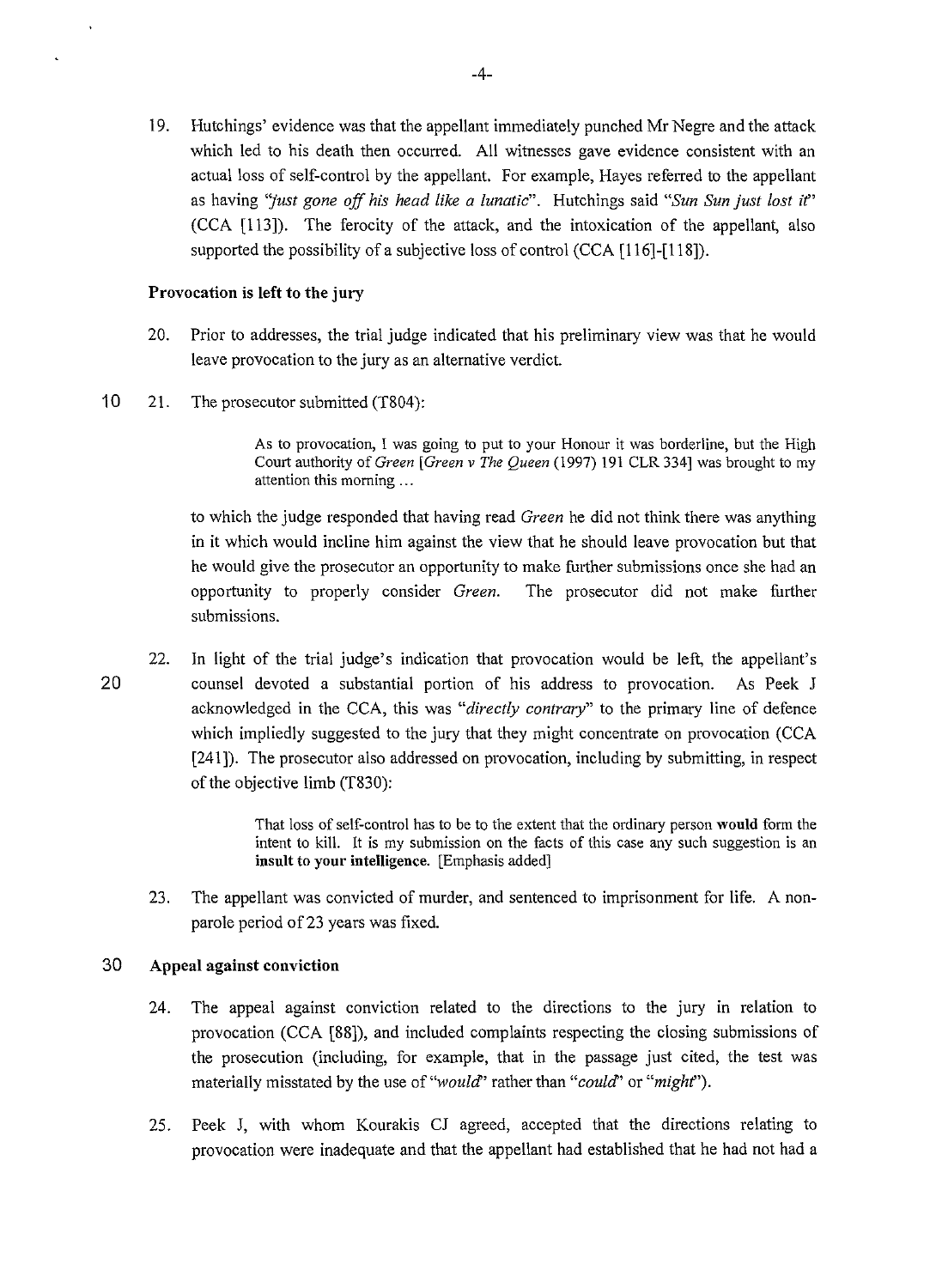trial according to law and that, m that sense, a miscarriage of justice had occurred (CCA [225]).

- 25.1. The first contention accepted by Peek J was that the directions had not adequately identified that for the purposes of the objective test, the gravity of the provocation was to be assessed from the perspective of the appellant (CCA [146], [158]).
- 25.2. The second contention accepted by Peek J was that the judge erred, in relation to the objective test, by directing the jurors to put themselves in the appellant's position (and by posing the relevant inquiry in terms of whether there *"would'*  rather than "*could*" or "*might*" be a loss of self-control) (CCA [170], [172], [179]).
- 10 25.3. The third contention accepted by Peek J related to a range of complaints made by the appellant<sup>3</sup>, the cumulative effect of which was that the appellant had not had a trial according to law and suffered a miscarriage of justice (CCA [225]).

## **The application of the proviso**

- 26. As Peek J acknowledged, consideration of the proviso was "initiated by the Court" (CCA [227]). There was no positive submission by the prosecution (CCA [240]).
- 27. The question whether provocation should not have been left was mentioned by Kourakis CJ *arguendo* in the course of the appellant's submissions. The Chief Justice asked whether it would be open, by reference to the objective limb, to take the view that provocation should not have been left (T24), to which the appellant's counsel made 20 reference to *Green v The Queen* (1997) 191 CLR 334 *(Green)* and indicated that given that the subjective limb was clearly able to be resolved in the appellant's favour, it was then a matter for the jury.
	- 28. At that point, Peek J said (T24-26):

You say Mrs Shaw we simply don't know at which stage the accused failed, if I can put it that way, that to say it was the subjective or objective stage we don't know. Accordingly directions have to be correct in relation to those. ... In other words, in that rather unusual circumstance that the Crown did that, and one can see why they did it, one cannot discount the possibility there that the accused succeeded on the objective, and, therefore, hence the need for proper directions?

 $\overline{\mathbf{3}}$ Peek J accepted that in the context of the prosecution address, which sought to dismiss the importance of the first incident, and later the second incident, without adequate reference to their cumulative effect (CCA [198]), the judge's directions as to certain matters to which the jury should have regard in relation to subjective loss of control inappropriately confined the scope of the necessary inquiry by the jury (CCA [204]). Again, in the context of submissions made by the prosecutor, Peek J accepted the judge had not adequately directed that anger and an intention to kill were in no way inconsistent with the defence of provocation and could have been the very basis and reason for the loss of control (CCA [211]). Further, the trial judge had not identified the ferocity of the attack as relevant to the subjective test (CCA [212]-[215]), nor intoxication (CCA [216]-[222]).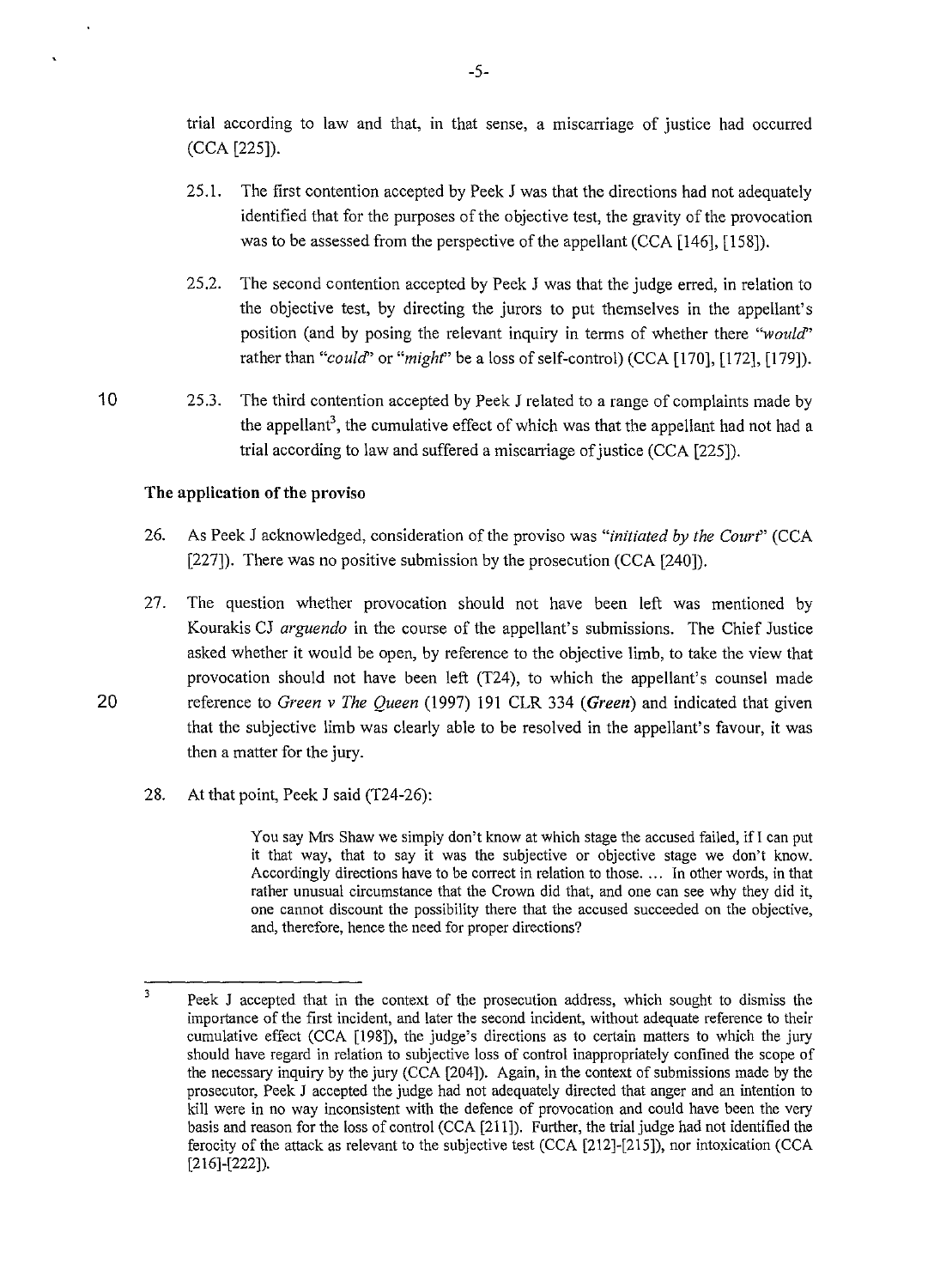- 29. Shortly thereafter, Gray J raised the issue of the proviso on a different footing<sup>4</sup>, to which counsel responded that it was up to the prosecution to persuade the Court that the proviso should apply (T28). The respondent did not attempt to do so.
- 30. Instead, in the course of the respondent's oral submissions, the respondent submitted that *"given the paucity of evidence on the topic of provocation, the manner in which it was dealt with by the learned trial judge was appropriate in all the circumstances"* (T49).
- 31. Later, when the proviso was raised with the respondent by Gray J, it was put that if the CCA was satisfied there had been error and conducted an independent assessment, it would be *"open to this court to offer an alternative of manslaughter"* (T58), to which the 10 respondent responded in the affirmative (T59). Subsequently, the following exchange occurred:

PEEK J: Is your position that this court, if it found that there is an error of law and the proviso could not be applied, should substitute a verdict of manslaughter? Is that what you said, or meant to say?

MR PEARCE: What I meant to say was if, on an independent review of the evidence, having found an error of law, the court could then make a determination, if it could dismiss, a verdict of manslaughter could be substituted, or if not inclined to apply the proviso, it goes back for a retrial, if the appeal is upheld.

PEEK J: That is what I thought would be the normal way. Are you saying in there, in that answer to me just then, you are somehow suggesting this court, if it finds that there is an error of law, or miscarriage, or whatever, might substitute a verdict of manslaughter?

> MR PEARCE: I'm saying that's a theoretical possibility for the court, but it's not a position I urge upon the court.

> PEEK J: It has happened in the past. There is more recent High Court authority about that. I won't trouble you about that. Your main position is, if the appeal is allowed, there should be a retrial on the charge of murder?

MR PEARCE: Yes.

- 32. The respondent never put the submission that the appeal should be dismissed on the basis 30 that provocation ought not to have been left. The submissions were directed towards supporting the adequacy of the directions on provocation (as acknowledged in the CCA at [240]). The only submission put in relation to the proviso was one which identified the possible outcomes of the appeal, and which acknowledged the possibility of a substituted verdict for manslaughter.
	- 33. It was not for the appellant to anticipate and resist the proviso being applied on the basis that the trial judge erred in leaving provocation to the jury at all, and the appellant was not afforded an opportunity to meet such a contention.

20

<sup>&</sup>lt;sup>4</sup> That is, on the assumption that it was proper to leave provocation but that the proviso should be applied despite the defects in the way it was left.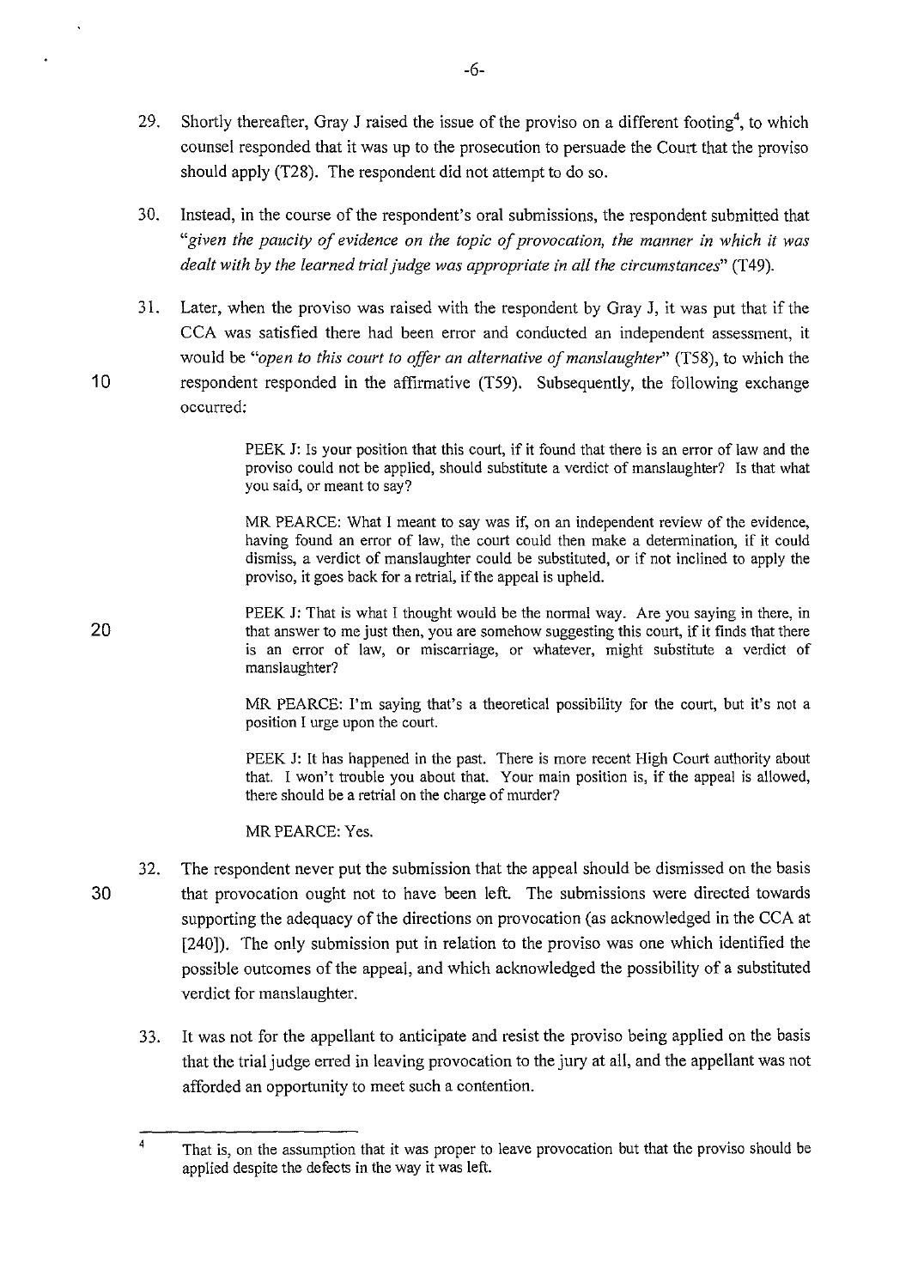#### Peek J's reasons for applying the proviso

34. Peek J considered there was ample evidence for the jury's consideration of the subjective limb, and noted that this was, in effect, conceded by the prosecutor in submissions in the absence of the jury (CCA [228]).

-7-

35. Further, in relation to the objective limb, he said that:

... one sympathises with the Judge's decision to leave the partial defence of provocation to the jury, for there are many appellate strictures to the effect that Judges should be cautious about withdrawing it from the jury.

- 36. After referring to observations in *Moffa v The Queen* (1977) 138 CLR 601 and *Stingel v*  1 0 *The Queen* (1990) 171 CLR 312, he said that although he accepted those statements of general principle, the question remained whether the decision to leave the partial defence was correct (CCA [231]). That involved considering that the objective limb was designed to keep the partial defence within bounds acceptable to *"contemporary society"* (CCA [234]).
	- 37. The critical reasoning of Peek J was then as follows (at CCA [235]-[237]).

There is no doubt that in former times, when acts of homosexuality constituted serious crime and men were accustomed to resort to weapons and violence to defend their honour, a killing under the provocation present here would have been seen as giving rise to a verdict of manslaughter rather than murder. However, times have very much 20 changed. As Gibbs J emphasised in *Moffa* v *The Queen:* 

> The question has to be decided in the light of contemporary conditions and attitudes, for what might be provocative in one age might be regarded with comparative equanimity in another, and a greater measure of self-control is expected as society develops.

After careful consideration of the authorities, and of some of the extensive academic literature, I have come to the firm view that in twenty-first century Australia, the evidence taken at its highest in favour of the appellant in the present case was such that no reasonable jury could fail to find that an ordinary man could not have so far lost his self control as to attack the deceased in the manner that the appellant did. Accordingly, 30 the Judge was incorrect in his decision to leave the partial defence of provocation to the jury in this case. [Emphasis added]

# PART VI SUCCINCT STATEMENT OF ARGUMENT

#### Introduction

- 38. The appellant makes the following principal submissions.
	- 38.1. First, where a judge has in fact left provocation to the jury (and the trial has been conducted on that basis), and where on appeal the respondent does not submit that the trial judge erred in leaving provocation to the jury, the CCA ought not to have invoked the proviso at its own initiative on the basis that the judge erred in leaving provocation to the jury.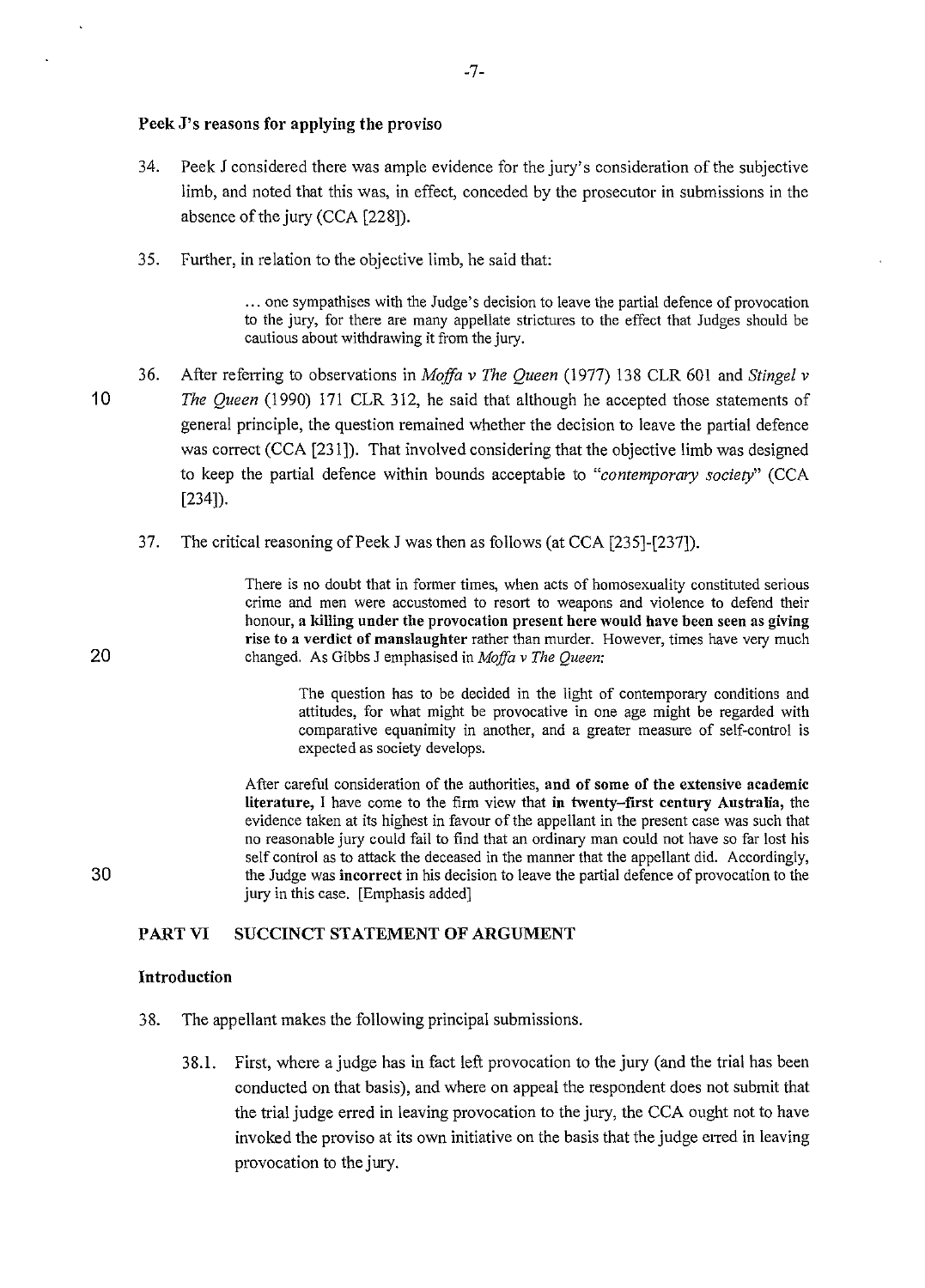- 38.2. Secondly, and in any event, in considering whether the objective limb of the partial defence of provocation was necessarily negatived by the prosecution so that provocation should not be left to the jury, the CCA:
	- (a) erred in relying upon academic literature which the parties were not given an opportunity to address, and which may well have been irrelevant to a proper application of the objective test; and
- (b) erred in apparently focusing on the homosexual nature of the advance rather than acknowledging the real sting and insult implicit in the suggestion that for a few hundred dollars the appellant would back down 10 **10** from his threat of violence and have sex with a stranger person despite the presence of his family.
	- 39. In considering those submissions, it is submitted that the following matters must be borne in mind in the context of any consideration of the 'partial defence' of provocation.
		- 39.1. First, provocation is not a true defence but a basis for an alternative verdict. Central to the concept of provocation is the distinction that the law draws between intentional killing in an uncontrolled emotional state induced by the deceased's provocative conduct and an intentional killing (albeit possibly unplanned) induced by a desire for revenge: *Pollock v The Queen* (2010) 242 CLR 233 at [33]. The rationale for the development of the doctrine was the recognition that lesser moral responsibility attaches to an intentional killing done in a state of temporary loss of self-control caused by provocation than attaches to a deliberate killing *"in cold blood"* and the related ideas of suddenness and the absence of cooling time were concerned with the absence of premeditation: *Pollock* at [ 49], referring to *Parker v The Queen* (1963) 111 CLR 610 at 625-628 per Dixon CJ and at 650-652 per Windeyer J.
		- 39.2. Secondly, where provocation is raised by the evidence, the prosecution carries the onus of negativing provocation and this means the prosecution must exclude the reasonable possibility that the appellant was acting under provocation: *Pollock* at [30], [32]. In every case where provocation is raised it is necessary for the trial judge to explain the concept and the ways in which the prosecution can eliminate it: *Pollock* at [32] and [67]. Indeed, where there is some evidence of provocation fit for the jury's consideration it should be left even if not relied on by the accused's counsel: *Van Den Hoek v The Queen* (1986) 161 CLR 158. Further, where there are differing accounts, the matter has to be considered on the version of events most favourable to the accused because unless the prosecution has excluded that version as reasonably possibly true, the prosecution might fail to negative provocation: *Pollock* at [33], see also *Stingel v The Queen* (1990) 171 CLR 312 at 318, 333-334, *Masciantonio The Queen* (1995) 183 CLR 58 at 67-68.

20

30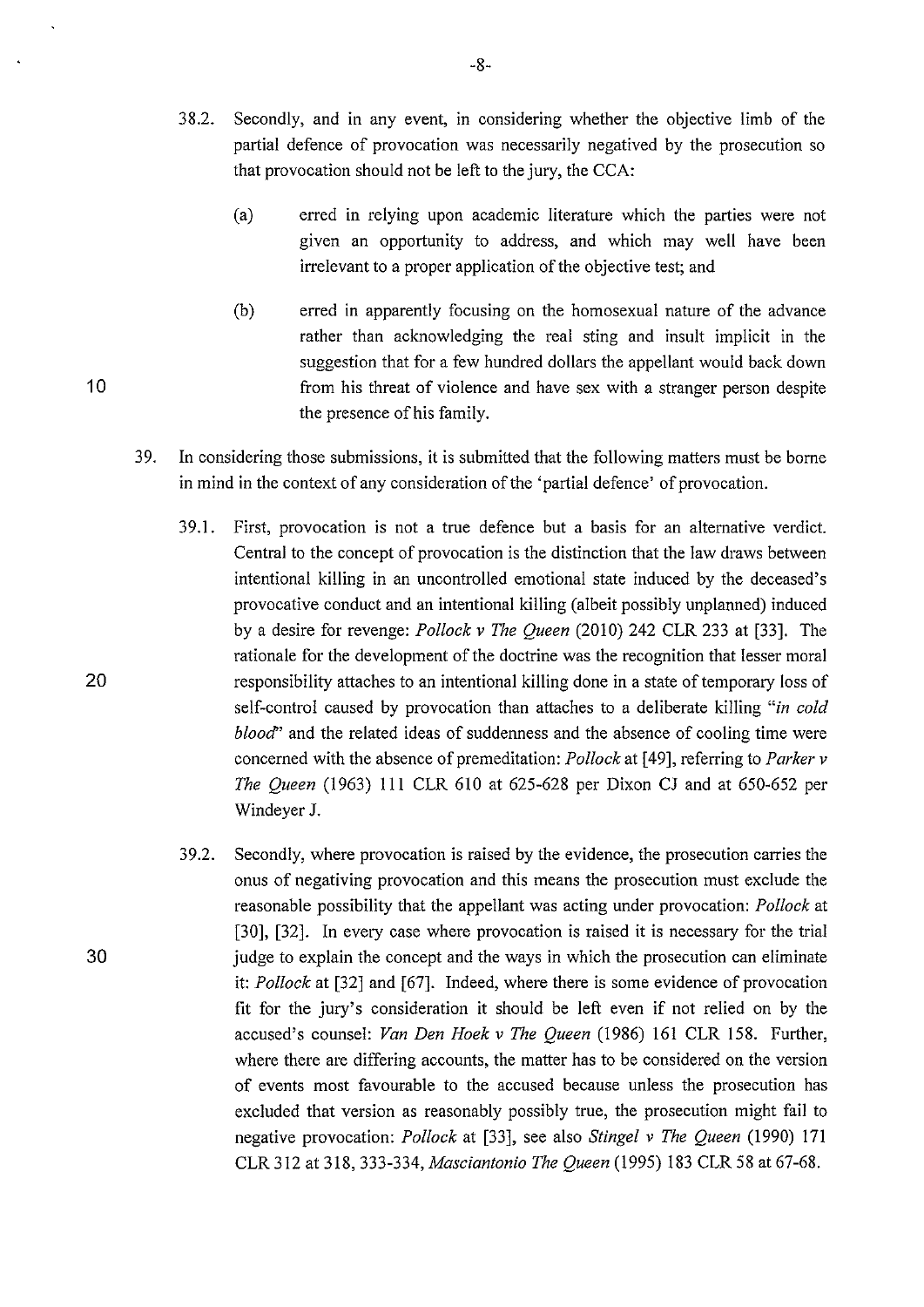40. The location of the onus is significant when considering the circumstances in which a trial judge should withdraw provocation from the jury's consideration. In *Packett v The King*  (1937) 58 CLR 190 at213, Dixon J said:

> [U]pon the question whether a finding of manslaughter on the ground of provocation would in a given case be unreasonable, the ruling of the House of Lords in *Woolmington* 's *Case* has, of course, an important bearing. For it may be open to entertain a reasonable doubt of provocation although it would be unreasonable to find affirmatively that provocation existed and was sufficient. These are all considerations showing the need of caution before a judge undertakes to direct a jury against finding manslaughter.<sup>5</sup>

- 10 41. That an accused may be acquitted of murder and convicted of manslaughter notwithstanding that, in the opinion of another, this may be a wrong verdict, is accepted in the authorities as an aspect of the division of responsibility between judge and jury and the location of the onus of proof. The chance of a lesser verdict in those circumstances is a chance *"fairly open"* to an accused, and where it cannot be said that a misdirection did not deprive the appellant of a chance fairly open to him to be acquitted of murder, there is no scope for the application of the proviso: *Pollock* at [70], *Parker* at 664 per Windeyer J.
	- 42. In the present case, at an earlier point in his judgment, in the context of explaining why a challenge to the adequacy of directions concerning the subjective limb could not be ignored, and echoing remarks he had made *arguendo,* Peek J observed (CCA [181]) that:

20 It is, of course, impossible to know whether the partial defence of provocation foundered at the objective or subjective stage of analysis and it is not appropriate to guess or speculate about that matter.

- 43. The observation appears to be an acknowledgment that if the jury were properly seized of the issue, it could not be concluded that the appellant failed to make out the objective limb (or more accurately, having regard to the onus, it could not be said there was no a chance that the prosecution failed to negative provocation as reasonably possible by reference to the objective limb). Nevertheless, Peek J applied the proviso seemingly on the footing that the appellant ought not to have had that chance.
- 44. Accordingly, the application of the proviso in the present case hinges upon the entitlement 30 of the CCA to consider applying the proviso on the footing that it constituted an error to the judge to leave provocation to the jury, and if so, the correctness of their conclusion.

<sup>5</sup> See also the observations of Dixon CJ in *Parker v The Queen* (1963) 111 CLR 610 at 632.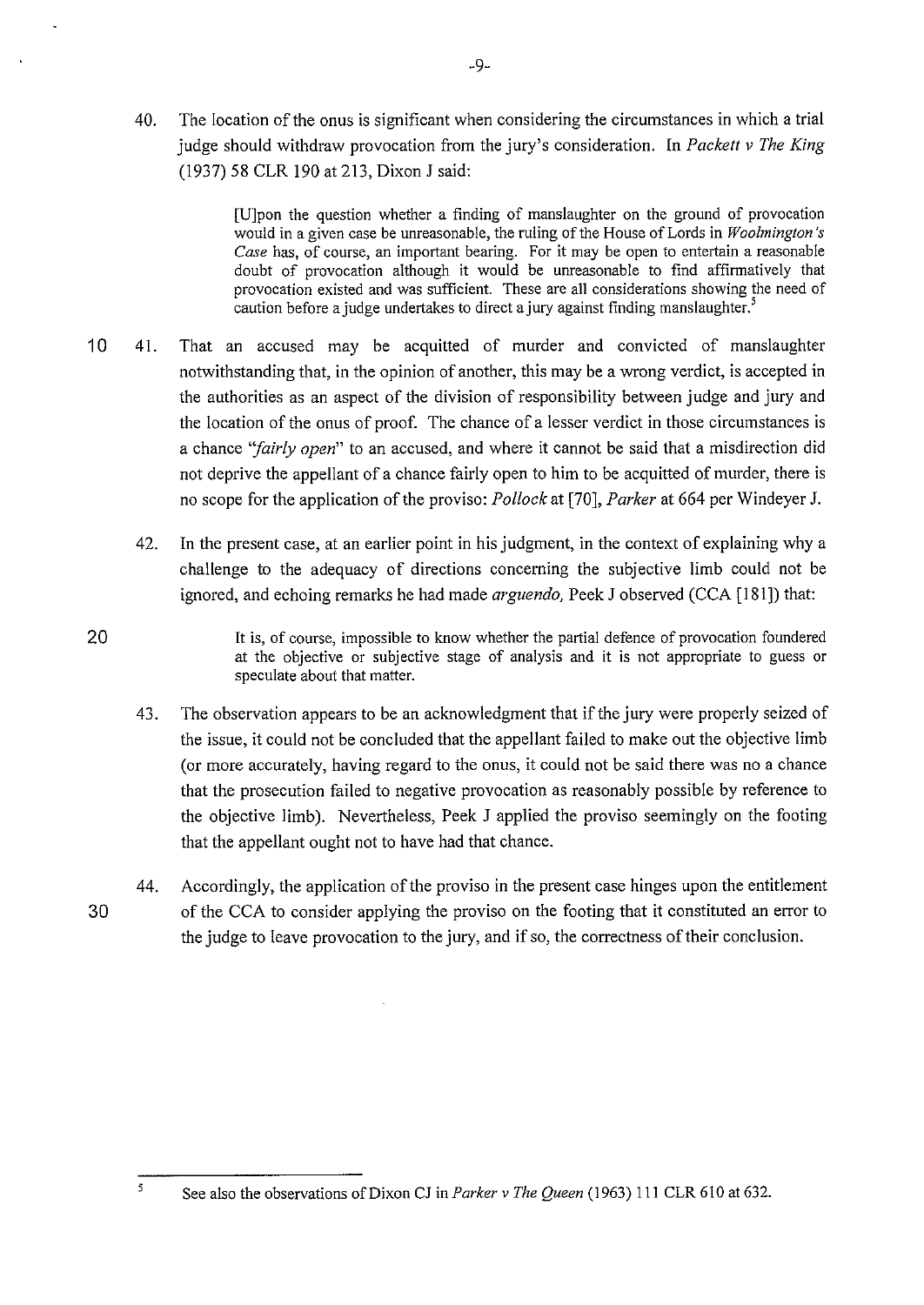### **The CCA erred in considering the proviso without an invitation to do so**

- 45. Section 353(1) of the *Criminal Law Consolidation Act* 1935 (SA) IS m the form considered by the Court in *Weiss v The Queen* (2005) 224 CLR 300, and invoking principles that have been considered in a number of recent authorities<sup>6</sup>. Amongst other things, it has been observed that there is a relevant distinction to be made between a case where a misdirection goes to the *offence* rather than a *defence: Baiada Poultry Pty Ltd v The Queen* (2012) 246 CLR 92 at [32], [55]. This case falls within the former camp; manslaughter is an alternative verdict. In provocation cases, the approach that has been adopted has been to ask whether the misdirection deprived the appellant of a chance fairly 10 open to him<sup>7</sup>, and it will not be possible to conclude that the appellant was not deprived of such a chance unless it was an error for the judge to have left provocation to the jury<sup>8</sup>.
	- 46. In the appellant's submission, however, an anterior question arises as to whether the proviso has been invoked by the respondent to the appeal.
- 47. In *Mraz v The Queen* (1955) 93 CLR 493 at 514, Fullagar J said that the proviso ought to be and always had been read in light of the long tradition of the English criminal law that every accused person is entitled to a trial in which the relevant law is correctly explained to the jury and the rules of procedure and evidence are strictly followed, so that, if there is any failure in any of these respects, and the appellant may thereby have lost the a chance which was fairly open to him of being acquitted, there is, in the eye of the law, a 20 miscarriage of justice, it is then *"for the Crown to make it clear that there is no real possibility that justice has miscarried'<sup>9</sup> •* 
	- 48. In *Darkan v The Queen* (2006) 227 CLR 373, the plurality's remarks (at [84]) respecting the manner in which the proviso should be approached were prefaced with the words:

An appellate court **invited** to consider whether a substantial miscarriage of justice has actually occurred is to proceed ... [Emphasis added]

49. The language of invitation was also used by the Court in *Huynh v The Queen* (2013) 87 ALJR 434; [2013] HCA 6 at [30].

<sup>6</sup>  The conclusion that the appellant's guilt was proved by evidence properly admitted at the trial is a necessary, but not sufficient, condition for the dismissal of an appeal by the application of the proviso: *Weiss* at [45]; *Baiada Poultry Pty Ltd v The Queen* (2012) 246 CLR 92 at [29], *Reeves v The Queen* (2013) 88 ALJR 215; [2013] HCA 57 at [50]. In conducting its own assessment of the matter, the CCA has regard to the record of trial, including the fact of the verdict, but the significance if any to be attached to the verdict depends upon whether the misdirection could have led the jury to wrongly reason to guilt: *Reeves* at [50].

<sup>7</sup>  See paragraph [ **41]** above.

<sup>8</sup>  See, eg, *R v Dutton* (1979) 21 SASR 356 at 358 per King CJ.

<sup>9</sup>  His Honour referred to the observation of Channel J in *Cohen and Bateman v The King* (!909) 2 Cr App R 197 that, where a ground of appeal is otherwise made out, "the Crown have to shew that, on a right, direction, the jury *must* have come to the same conclusion".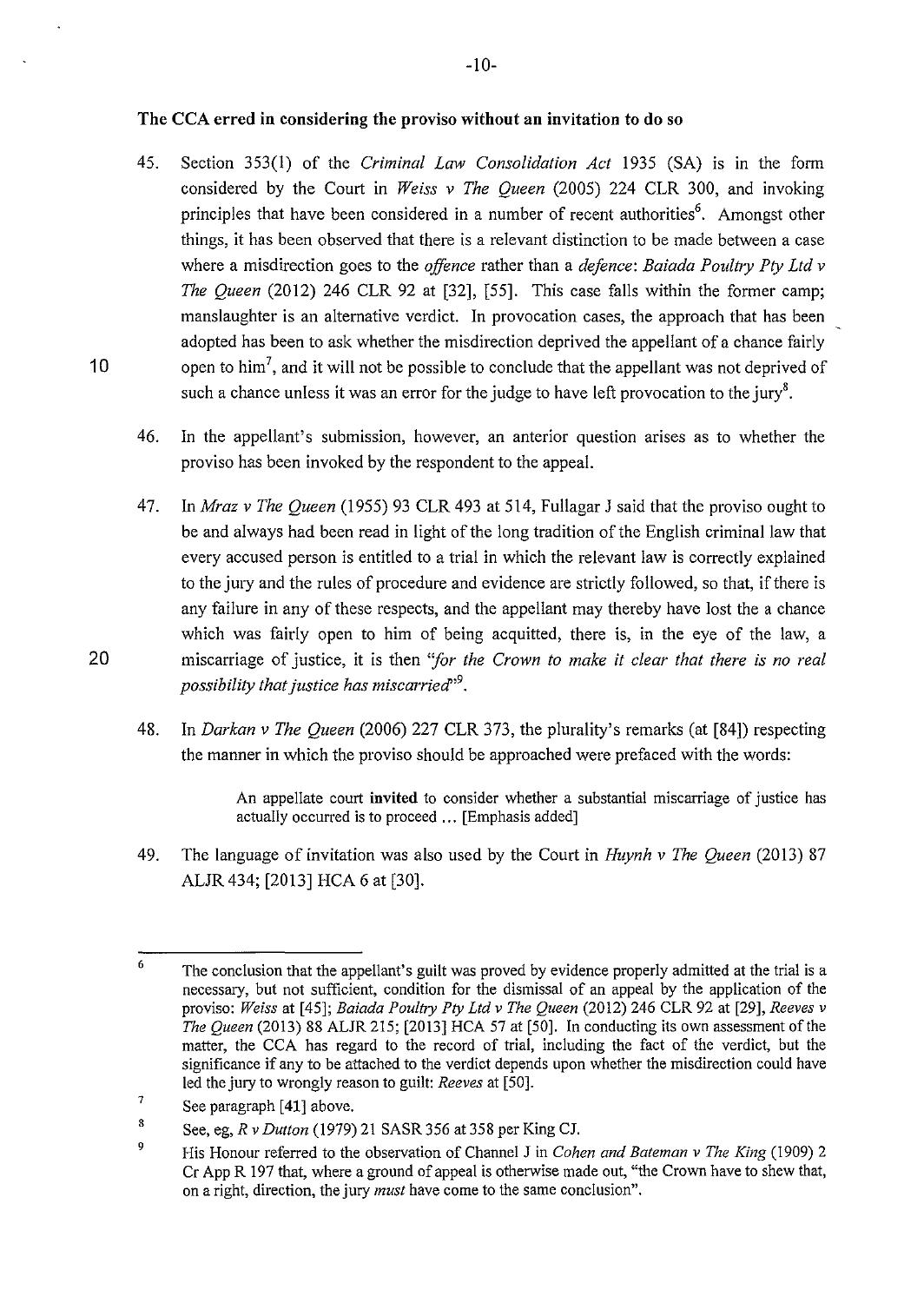50. In *Baini v The Queen* (2012) 246 CLR 469, Gageler J observed (at [49]), with reference to *Mraz,* that:

> it has always been understood that it is for the respondent and not the appellant to establish to the satisfaction of the court of criminal appeal that the case is within the proviso.

- 51. The majority (at [22]) indicated that the common form criminal appeal provision cast some burden (whether evidentiary or persuasive) on the respondent. Although the majority considered that the location of the burden said nothing about the content to be given to the expression *"substantial miscarriage of justice",* they did not suggest that the 10 location of the burden was irrelevant.
	- 52. If the respondent carried the onus of demonstrating that despite the misdirections, no substantial miscarriage of justice actually occurred, how could it have discharged the onus without making a positive submission that the judge erred in leaving provocation to the jury (and without setting out the basis for that submission, including a submission as to why on any reasonably possible construction of the version of events which was most favourable to the appellant the jury could not reasonably find that the objective limb had not been negatived by the prosecution)?
- 53. Although the respondent submitted on appeal that the case on provocation was weak (with a view to demonstrating that the directions were adequate), as was recognised in *Antoun v*  20 *The Queen* (2006) 80 ALJR 497; [2006] HCA 2 by Hayne J at [58]-[60], there is a distinction of substance between such a submission and a submission that the proviso was engaged. Or as Kirby J put it at [49]:

if the respondent truly had wished to rely upon argument based on the proviso governing criminal appeals, its proper course was to make that statutory provision a specific issue in the appeal.

- 54. In the present case, the appeal to the CCA was advanced on the basis that the directions with respect to provocation were inadequate in a number of respects. That was the focus of the parties' submissions to the CCA.
- 55. Ultimately, the appeal was decided on a footing not submitted by the respondent on 30 appeal, namely that the jury should not have been allowed to consider provocation at all and that since the prosecution case on murder was strong (CCA [244]), as confirmed by the jury's assessment (CCA [245]), the proviso should be applied.
	- 56. With respect, that approach ignores the essentially accusatorial and adversarial nature of the criminal justice system<sup>10</sup> of which the appeal forms part, and the importance of the positions of the parties in defining the issues to which submissions will be directed. To attach weight to the jury's verdict in circumstances where there were misdirections on

<sup>10</sup> See, eg, *James v The Queen* (2014) 88 ALJR 427; [2014] HCA 6 at [29]-[30] and the reference therein to *Ratten v The Queen* (1974) 131 CLR 510 at 517 per Barwick CJ.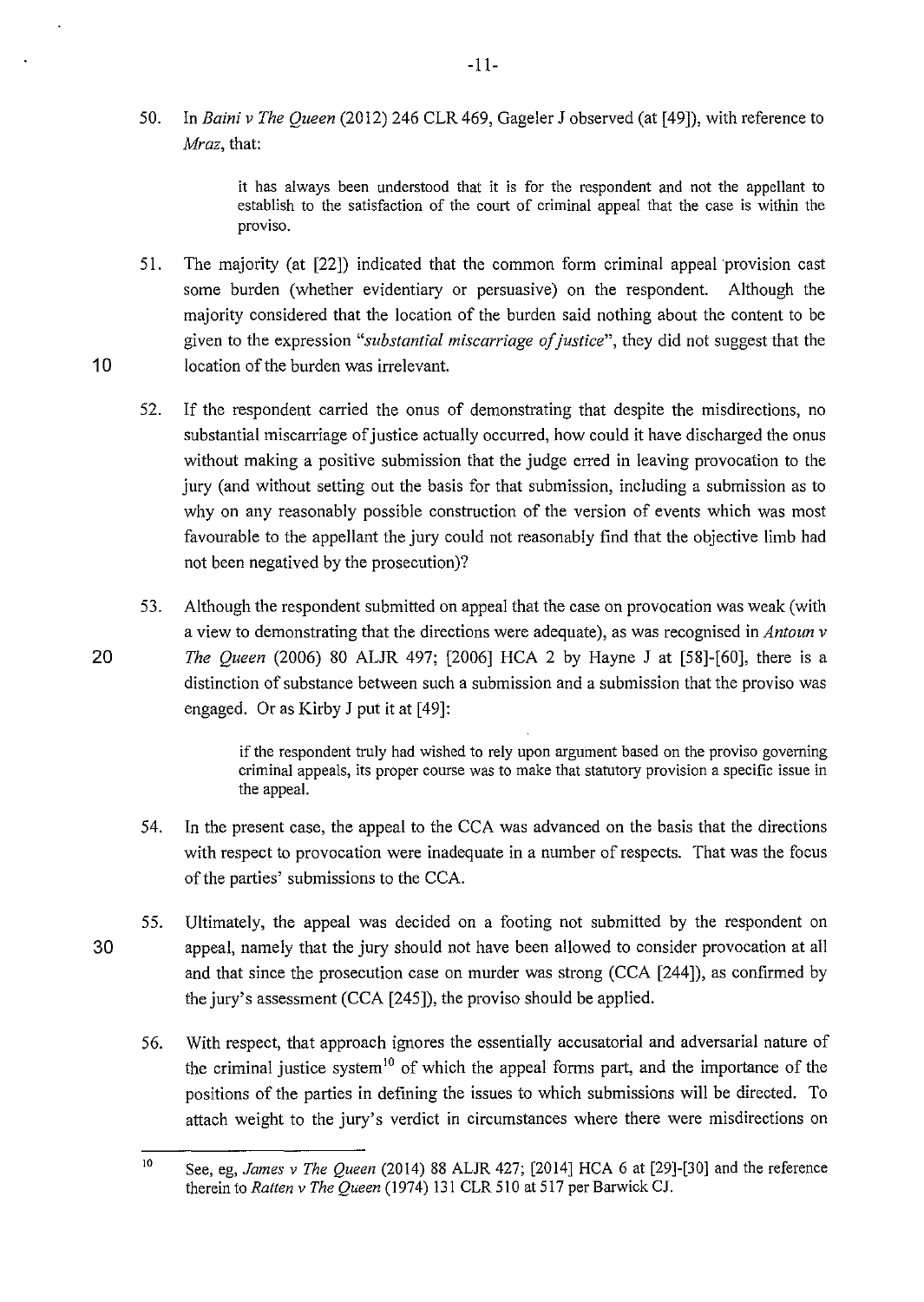provocation and in circumstances where the trial judge's decision to leave provocation to the jury caused the appellant's counsel to address on inconsistent bases, ignores the realities of the trial, including a consideration of what the jury might have made of an accused who, on one hand, denied commission of the offence, and on the other hand, made a submission on provocation which the prosecution described as an insult to the jury's intelligence<sup>11</sup>. While the appellant is of course not privy to the respondent's deliberations, it is conceivable that considerations such as these might result in a conscious decision not to invite the CCA to consider the proviso. It is submitted that, particularly in case where provocation *has* been left, in a manner which undoubtedly 10 affected the conduct of the trial<sup>12</sup>, it is not appropriate<sup>13</sup> for the CCA to act of its own motion.

57. Had the respondent invited the CCA to apply the proviso in the present case, it would have laid out the basis upon which it could be concluded that on any reasonably possible construction of the version of events which was most favourable to the appellant the jury could not reasonably find that the objective limb had not been negatived by the prosecution. There would have been submissions about the way in which the jury might have been entitled to consider that the appellant would have received the provocative conduct and the nature of the possible responses of an ordinary person subjected to that provocation. When this issue *was* addressed by the respondent for the first time on the 20 application for special leave<sup>14</sup>, it submitted:

A jury might well conclude that an ordinary person with ordinary powers of self-control having no special sensitivity to unwanted homosexual advances could react with upset, embarrassment or even violence to a stranger, who they had invited into their home, who challenged their sexual integrity in front of their partner and sisters through non-violent, non-physical, offers to pay them for homosexual sex. It could not be excluded beyond reasonable doubt, the jury might reason, that an ordinary person with ordinary powers of self-control might pnnch or shove Mr Negre or throw **him** bodily from the house. But no reasonable jury could fail to reach the view that no ordinary person could have so lost self-control as to form an intention to kill or do grievous bodily harm and to act upon it by 30 beating and stabbing Mr Negre. [Emphasis added]

58. Had that submission been made, a number of responses would have been made, including to draw attention to the fact that, in *Green*, the position adopted by Priestley JA, with whom Ireland J agreed, had been in very similar terms *("It is easy to see that many an* 

II The situation is different where the defence admits the commission of the *actus reus* but advances a positive case of provocation, as in *Moffa v The Queen* (1977) 138 CLR 601 and *Lee Chun-Chuen v The Queen* [1963] AC 220.

<sup>12</sup>  As noted in *Lee v R* (2014) 308 ALR 252; [2014] HCA 20 at [41], that there may be circumstances in which an accused person may be prejudiced in his or her defence because he or she can no longer determine the course to take at trial according only to the strength of the prosecution case. It was also observed in *Lee* (at [44]) in the context of the proviso that that the prosecution has the responsibility of ensuring its case is presented properly and with fairness to the accused.

<sup>13</sup>  There may be a distinction between the power to apply the proviso and the appropriateness of doing so: see the observations of Kirby J in *Darkan v The Queen* (2006) 227 CLR 373 at [145], by reference to *Kelly v The Queen* (2004) 218 CLR 216.

<sup>14</sup>  Respondent's summary of argument at [21].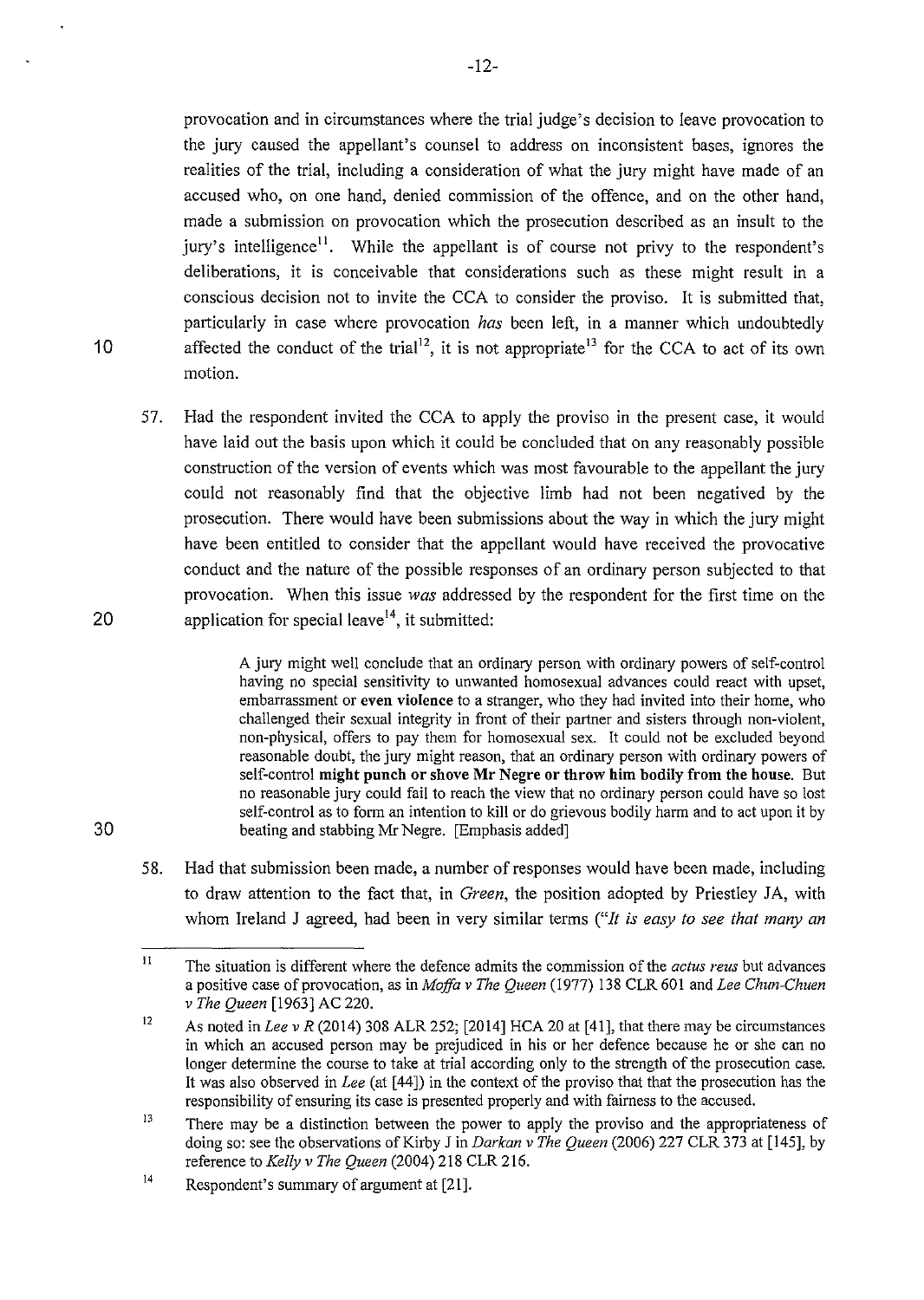*ordinary person in the position in which the appellant was* ... *would have reacted indignantly, with a physical throwing off of the deceased, and perhaps with blows. I do not think however that the ordinary person could have been induced* ... *so far to lose self*control as to have formed an intent to kill or inflict grievous bodily harm".) Of this Brennan CJ said (at 345):

With respect, the conclusion arrived at by the majority was a finding of fact that might not have been arrived at by a jury. A jury would be entitled to evaluate the circumstances in a different way. [Reference omitted]

- 59. He went on to emphasise that the jury may have perceived the *"real sting'* differently, and 10 the same submission can be made here.
	- 60. Here, the respondent did not contend that the trial judge erred in leaving provocation to the jury, let alone make a submission as to the *"real sting'.* The appeal therefore proceeded on the basis, as between the parties, that the trial judge was right to leave provocation, and in those circumstances it was not appropriate for the CCA to adopt a contrary view and apply the proviso.

# The CCA erred in its consideration of the proviso by having regard to material not identified to the parties and in its assessment of the objective limb

- 61. It is submitted that the CCA erred in having regard to material not identified to the parties, and erred in its ultimate conclusion. In particular, the CCA erroneously considered that 20 the provocation, properly understood in the light most favourable to the appellant, was in substance a *"homosexual advance",* notwithstanding the absence of such a contention by the respondent.
	- 62. In order to develop those arguments, it is necessary first to set out the essential elements of provocation.

# Provocation at common law

- 63. In *Masciantonio,* the plurality summarised the *"basic concepts"* at common law by reference to what had been said in *Stingel,* notwithstanding that *Stingel* involved the Tasmanian Criminal Code<sup>15</sup>:
- 30 Homicide, which would otherwise be murder, is reduced to manslaughter if the accused causes death whilst acting under provocation. The provocation must be such that it is capable of causing an ordinary person to lose self-control and to act in the way in which the accused did. The provocation must actually cause the accused to lose selfcontrol and the accused must act whilst deprived of self-control before he has had the opportunity to regain his composure.

<sup>15</sup>  The Court in *Stingel* confined itself to the Tasmanian Criminal Code but observed there was a large degree of conformity between common law and statutory provisions (at 320). In *Masciantonio,* the plurality considered that *"much of the reasoning in Stingel is that of the common law"* (at 66).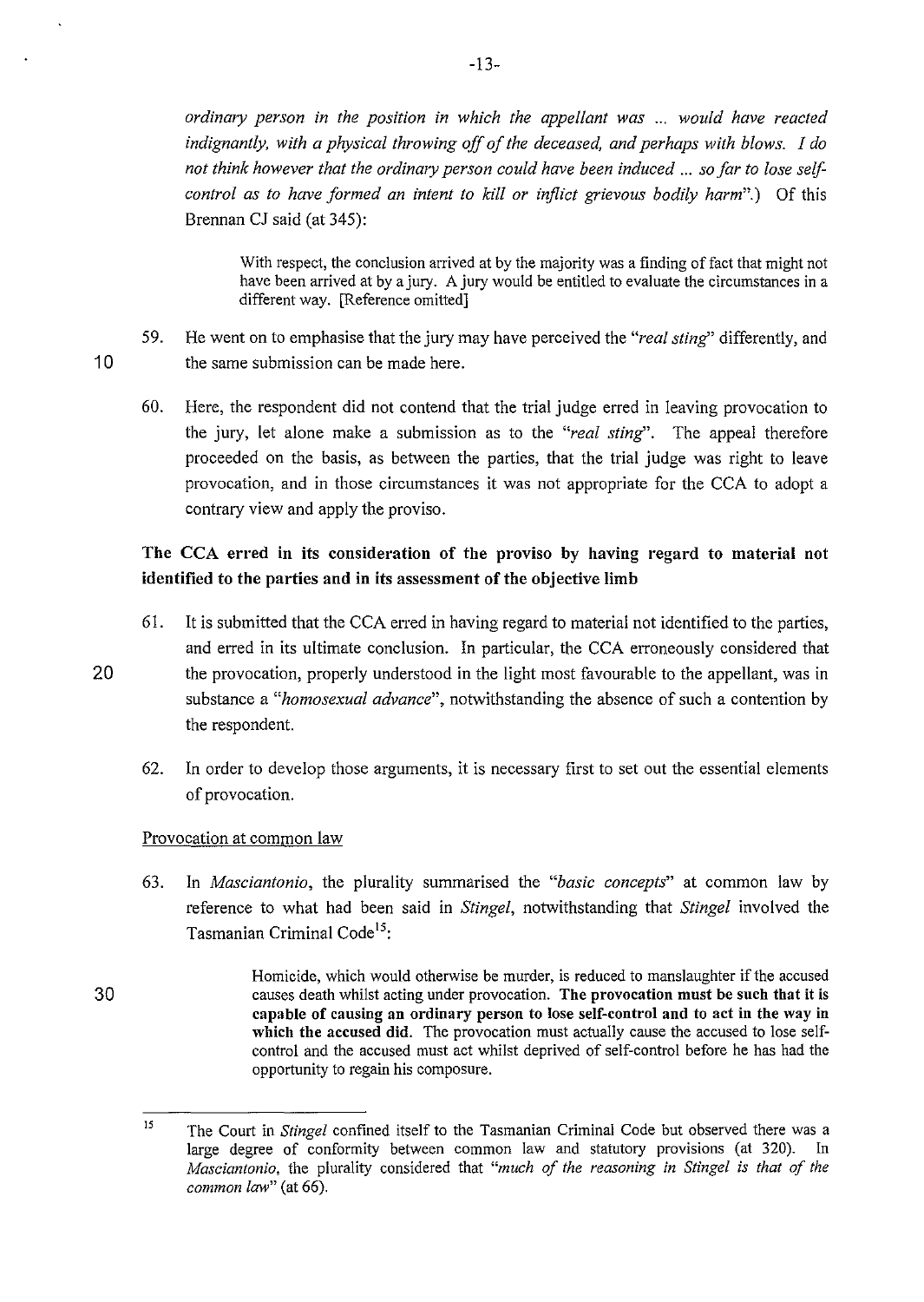- 64. The passage in bold is referred to as the objective limb, but as the discussion in *Masciantonio* and *Stingel* illustrates, that is a misleadingly simple label. First, it is important not to confuse the role of the ordinary person in this aspect of the inquiry with the notion of a reasonable person (a point emphasised in *Stingel* at 326-329). And the question is not what the ordinary person would have done but what an ordinary person could have been induced to intend<sup>16</sup>. Secondly, and importantly for the purposes of this appeal, it is only the question of self-control which is judged objectively.
- 65. As the plurality said in *Masciantonio* (at 66-67):

The test involving the hypothetical ordinary person is an objective test which lays down 10 the minimum standard of self-control required by the law....

> However, the gravity of the conduct said to constitute the provocation must be assessed by reference to relevant characteristics of the accused. Conduct which might not be insulting or hurtful to one person might be extremely so to another because of that person's age, sex, race, ethnicity, physical features, personal attributes, personal relationships or past history. The provocation must be put into context and it is only by having regard to the attributes or characteristics of the accused that this can be done. But having assessed the gravity of the provocation in this way, it is then necessary to ask the question whether provocation of that degree of gravity could cause an ordinary person to lose self-control and act in a manner which would encompass the accused's actions.

20 66. The necessity to judge the gravity of the provocation in a purely subjective way was emphasised in *Stingel* (at 326). It was acknowledged (at 332) that this is not without difficulty because the jury are required to have regard to characteristics of the accused in so far as they are relevant to the identification of the content or gravity of the provocative conduct but are not permitted to have regard to any idiosyncratic lack of self-control in the next stage of the inquiry. Or as McHugh J put it in *Masciantonio* (at 72):

Thus, a curious dichotomy exists. The personal characteristics and attributes of the accused are relevant in determining the effect of the provocative conduct but they are not relevant in determining the issue of the self-control. The distinction has been strongly criticised on the ground that "it runs counter to human reality"<sup>17</sup>. It has been 30 argued that the dichotomy is "inconsistent with the opinion of behavioural scientists that the accused's personality must be taken as a whole and cannot be dissected into the way he or she would view some provocative conduct on the one hand and the way he or she would respond emotionally to that conduct on the other<sup>18</sup>. No doubt there is inconsistency between taking the personal characteristics and attributes of the accused into account on the issue of provocation but not on the issue of self-control. But it is an inconsistency that could be abolished only by abolishing the "ordinary person" test itself<sup>19</sup>.

67. In *Green,* Brennan CJ expressed the principle by saying (at 340) that the jury are to take full account of the sting of the provocation actually experienced by the accused, but

<sup>16</sup>  *Green v The Queen* (1997) 191 CLR 334 at 340 per Brennan CJ.

<sup>17</sup>  Yeo, "Power of Self-Control in Provocation and Automatism", (1992) 14 *Sydney Law Review* 3, 6.

<sup>18</sup>  Yeo, "Power of Self-Control in Provocation and Automatism", (1992) 14 *Sydney Law Review* 3, 7.

<sup>19</sup>  Fisse, *Howard's Criminal Law* (1990) 5<sup>th</sup> ed, p 89; Yeo, "Power of Self-Control in Provocation and Automatism", (1992) 14 *Sydney Law Review* 3, 8.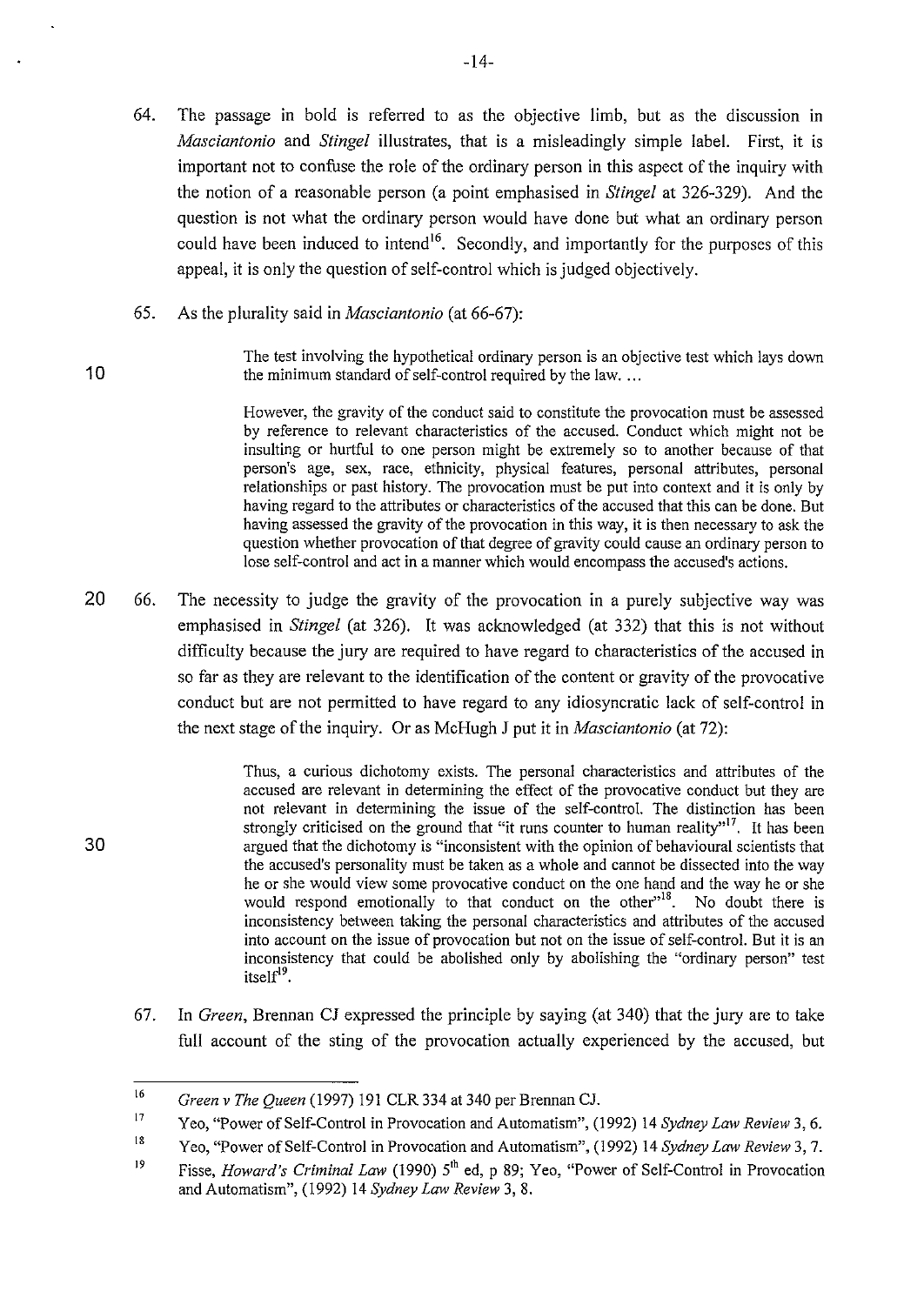eliminate any extra-ordinary response of the accused to the provocation actually experienced.

68. This distinction reinforces the care which is required when considering the proposition, made by the Court in *Stingel* (at 327), that the operation of the ordinary person test is affected by contemporary conditions and attitudes: the contemporary conditions and attitudes affect the range of self-control of an ordinary person, but they cannot influence the assessment of the gravity of the provocation, which must be undertaken from the viewpoint of the accused. With respect, it is the failure to appreciate (or accept) this distinction that underlies some of the criticism of the decision in *Green* and of the so-10 called homosexual advance defence<sup>20</sup>.

## Use of academic literature

- 69. In considering that the objective limb was negatived on the evidence by reference to the standards of *"contemporary society",* Peek J relied on *"some of the extensive academic literature"* (CCA [236]). The literature was not identified.
- 70. Because he preceded this reference with an observation that in former times, when acts of homosexuality constituted serious crime, a killing under the provocation here present would have been seen as giving rise to manslaughter (CCA [235]), and because he followed it with a firm view in relation to *"twenty-first century Australia",* it is reasonable to infer that the extensive academic literature upon which he relied related to 20 contemporary attitudes to homosexuality. If so, it is submitted, this misunderstands the objective limb<sup>21</sup>. If, on the other hand, the material related to contemporary levels of selfcontrol, divorced from the context of a homosexual advance, again, it is submitted, this is not a matter that can properly be informed by academic commentary. It is not a matter upon which the trial judge, when deciding whether to leave provocation to the jury, would receive evidence.
	- 7!. But in either case, if, as seems likely, the material related to a factual matter (contemporary standards as to either homosexuality or self-control) rather than the

<sup>20</sup>  Some of the literature is referred to in De Pasquale, "Provocation and the Homosexual Advance Defence: The Deployment of Culture as a Defence Strategy", (2002) 26 *Melbourne University Law Review* 110. It includes commentary describing the so-called defence as *"nothing less than legally sanctioned homophobia"* (Brown, "Provocation as a Defence to Murder: To Abolish or to Reform?" (1999) 12 *Australian Feminist Law Journal* 137 at 141) and to the effect that the decision in *Green* has endowed the ordinary person of provocation with homophobia (Howe, *"Green v The Queen:* The Provocation Defence: Finally Provoking Its Own Demise?" (1998) 22 *Melbourne University Law Review* 466 at 300.

<sup>21</sup>  As earlier submitted, material relating to the extent to which fear or insult might be caused to the ordinary person by an invitation to engage in homosexual conduct is not to the point. The relevant degree of fear or insult is that of the accused; it is the question of his reaction to those circumstances that is measured against the ordinary powers of self-control.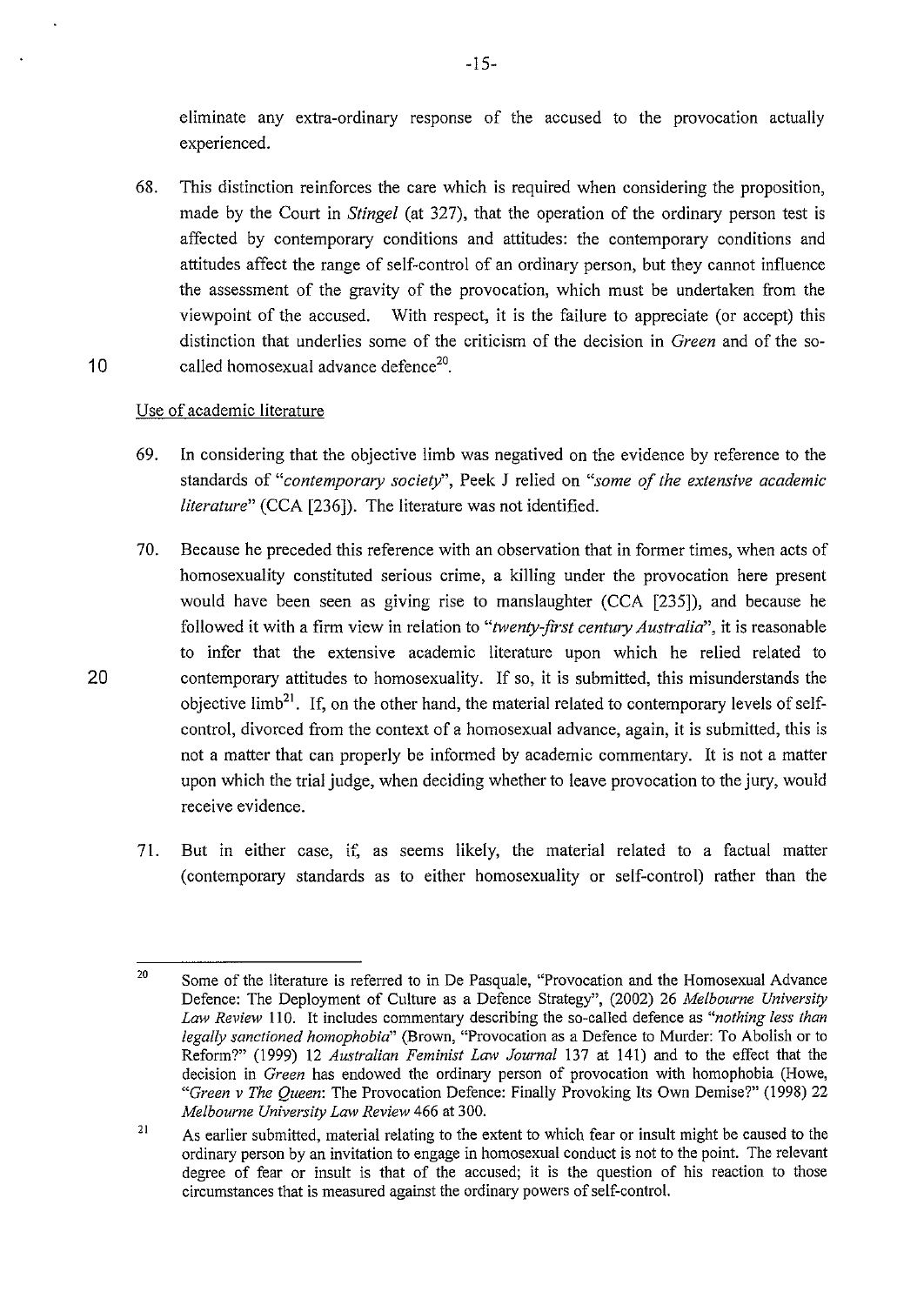relevant legal test<sup>22</sup>, because the parties were not given an opportunity to make submissions about the material, there was a failure to afford procedural fairness.

72. In *Cross on Evidence* (at [3159]), the learned editor endorsed, as *"forceful reasoning",* the proposition that a judge should not, when seeking to make himself better qualified to formulate a rational and policy-orientated proposition of law, be restricted in his relevant factual investigations to consideration of facts which are either notorious or readily ascertainable. However, he endorsed Callinan J's insistence, **in** *Woods v Multi-Sport Holdings Pty Ltd* (2002) 208 CLR 460 at [165] that courts were not free to make their own (in that case, historical) inquiries without giving the parties notice, and an **1** 0 opportunity to deal with what the court regards as material. *Cross* continues:

> Compliance with those duties would remove many of the difficulties in judicial reliance on unproved material. It would expose whether the parties do agree on the facts or the means by which they may be discovered or analysed; and if they do not agree, it enables each party to criticise or compensate for the useless, incomplete or erroneous character of the other's appeal to the facts. So far as the parties agree, the points of agreement are receivable as being in substance agreed facts. So far as they disagree, the nature of the disagreement may be useful to the court.

The CCA should not have held that trial judge was wrong to leave provocation to the jury

73. Although the precise articulation of the elements of the partial defence of provocation has 20 developed over time, a convenient starting point for consideration of the question is the discussion by Dixon CJ in *Parker v The Queen* (1963) 111 CLR 610 at 616:

But on the question of provocation there has been no decision of the jury and the question is whether they ought to have been allowed to decide it. Perhaps it may be said that the question is to be considered just as if the jury had decided it in favour of the prisoner and, by some freak of procedure, the question arose whether that decision could be sustained. The point is that the issue before the Court of Criminal Appeal was whether by any possibility the jury might not unreasonably discover in the material before them enough to enable them to find a case of provocation. The selection and evaluation of the facts and factors upon which that conclusion would be based would be for the jury and it would not 30 matter what qualifying or opposing considerations the Court might see: they would not matter because the question was, *ex hypothesi,* one for the jury and not for the Court.

74. Windeyer **J** said (at 660):

If there be any material on which a reasonable jury might find that there was such provocation as could in law extenuate the crime, the question whether it did so must be left to them under proper directions as to the conditions or elements that must exist in fact if it to have that effect. It is for them to consider whether those conditions in fact existed. Unless they are sure they did not, the accused is entitled to the benefit of the doubt. That is to say at common law, as now understood, it is for the prosecution to prove that the killing was unprovoked; and the question of provocation ought not to have been

<sup>22</sup>  Academic commentary on the legal test could really add nothing to the Court's jurisprudence. Further, to the extent there is an ambiguity in the Court's reasons, it is not appropriate to make a benevolent assumption in favour of the Court: *Fleming v The Queen* (1998) 197 CLR 250 at 260 [22], 265 [37].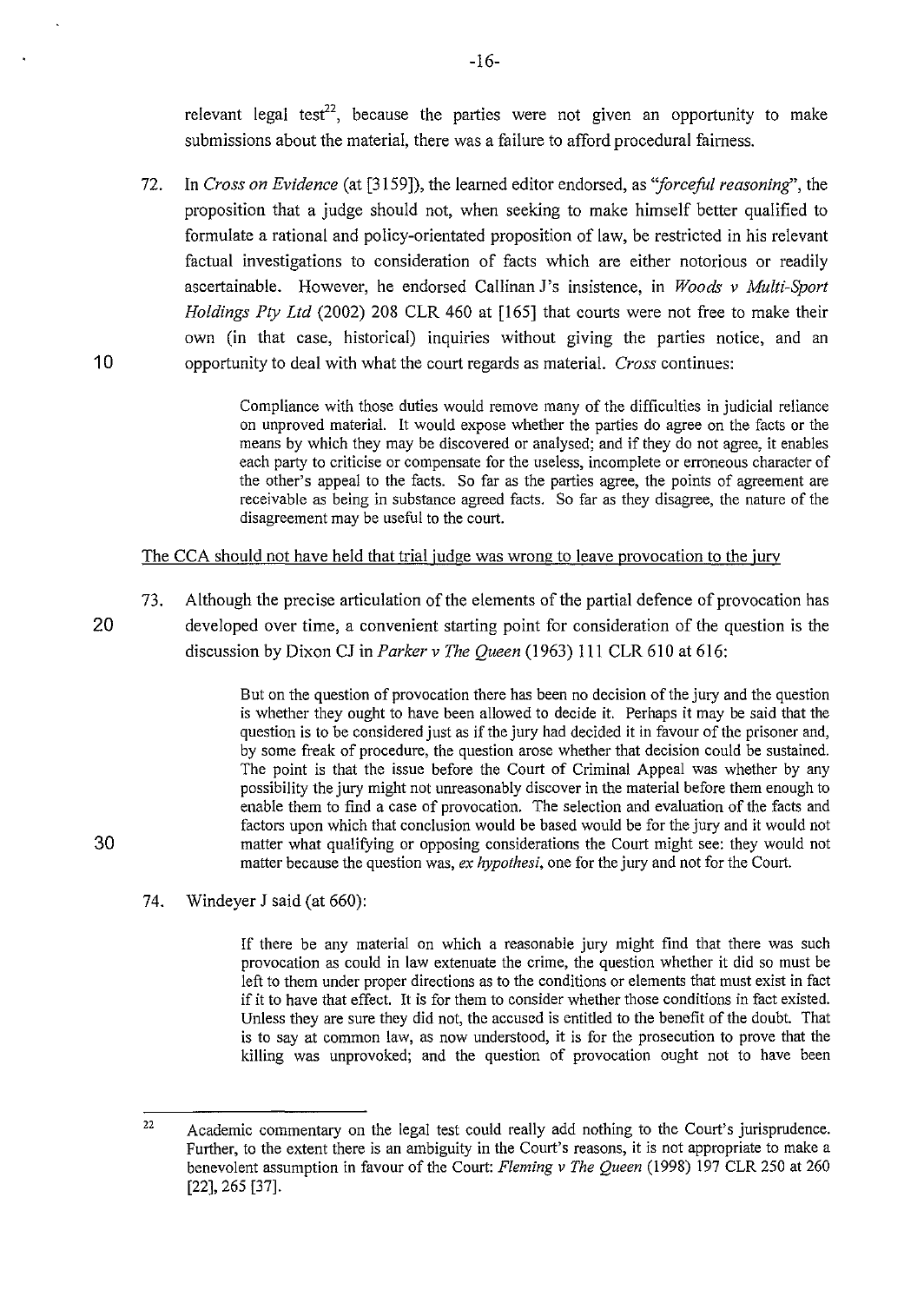withdrawn from them, the jury, if there be evidence which could create a reasonable doubt. [References omitted]

75. It was said in *Lee Chun-Chuen v The Queen* [1963] AC 220 at 230 that:

[T]here is practical difference between the approach of a trial judge and that of an appellate court. A judge is naturally very reluctant to withdraw from a jury any issue that should properly be left to them and he is therefore likely to tilt the balance in favour of the defence. An appellate court must apply the test with as much exactitude as the circumstances permit. ...

76. In *Masciantonio,* the plurality spoke (at [68]) of the likelihood of a trial judge *"leaning'*  10 towards leaving provocation *"where he or she can",* and McHugh J referred (at 79) to the *"grave responsibility*" assumed by a trial judge who withdraws provocation<sup>23</sup>. In *Stingel*, the Court said (at 334) that:

> A trial judge should be conscious of the limited scope of the preliminary "question of law" whether there is material in the evidence "capable of constituting provocation" and of the need to exercise caution before declining to leave provocation to the jury in a case such as the present where it is sought to rely on a defence of provocation or failing to do so in a case where, even though provocation is not raised by the accused, there is material in the evidence which might be thought to give rise to a defence of provocation. [References omitted].

- 20 77. The observations about the different role to be adopted by an appellate court in *Lee Chun-Chuen* need to be seen in context. In that case, their Lordships were addressing a scenario where provocation had not been left to the jury, and on appeal, it was contended that this amounted to error. The question in the present case, like in *Green,* arises in a different context. It is whether, provocation having actually been left to the jury, but there having been material misdirections, it can be said by the CCA that the judge erred in deciding to leave provocation at all. In effect, that involves the CCA taking a different view from the trial judge to the question whether, on the version of events most favourable to the accused which is suggested by material in the evidence, a jury acting reasonably might fail to be satisfied beyond reasonable doubt that the killing was unprovoked in the 30 relevant sense $2^4$ .
	- 78. Does the judge who is *"naturally very reluctant'* to withdraw provocation from a jury and acts on that reluctance, or who *"leans"* in favour of leaving provocation, or who exercises *"caution",* having regard to the *"limited scope"* of the preliminary question he or she faces, err? Simply because the CCA may come to a different view of the facts, ought the CCA to conclude that the judge erred? As the approach of the majority in *Green,* and as the remarks in *Moffa* of Barwick CJ (at 607) and Mason J (at 622), suggest, a CCA should

<sup>23</sup>  In *R v Radford* (1985) 42 SASR 266 at 270, King CJ spoke of withdrawing the question from the **jury as a** *"serious step".* 

<sup>24</sup>  *Stingel* at 334, *Masciantonio* at 68.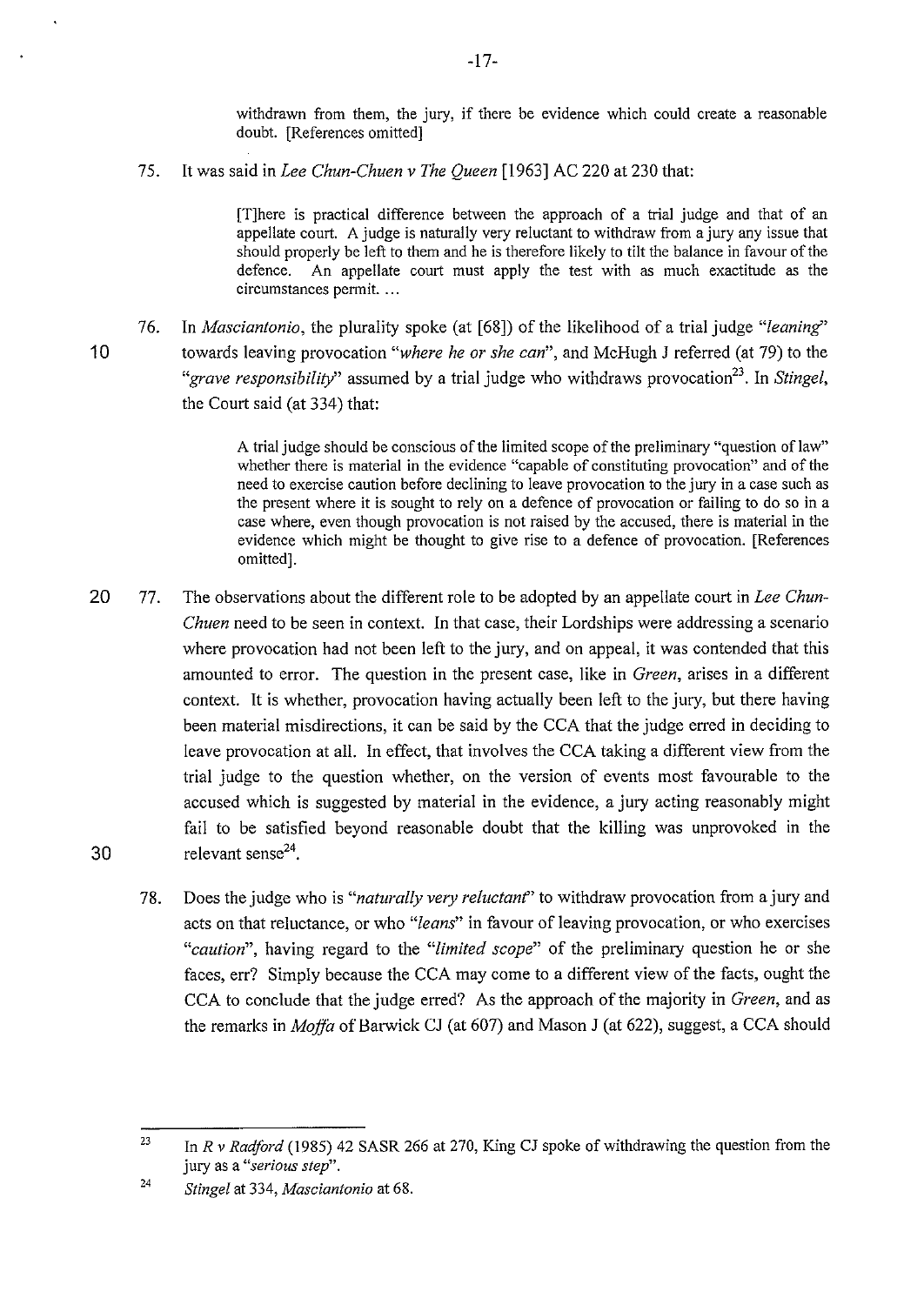be very slow to prefer its own conclusion where the trial judge, who has heard the evidence<sup>25</sup>, has concluded that provocation may not be negatived by the prosecution.

## The present case

- 79. Plainly, there was evidence of a subjective loss of control; that was in effect part of the prosecution case. Next, there was evidence of conduct which could be described as *"provocative''<sup>26</sup> .*
- 80. In coming to a different conclusion to the trial judge in respect of the objective limb, Peek J appears to have focused upon the way in which contemporary attitudes to homosexuality had changed. Not only did that involve a misapplication of the objective 10 test<sup>27</sup>, with respect, it distorted the required analysis of the perception by the appellant of the *"real sting'.* 
	- 81. Although there was certainly evidence upon which the sexual advances might have been treated as serious and not a *"joke"* (CCA [197]), the *"real sting'* arising from the version of events most favourable to the appellant was not an imputation by Mr Negre of homosexuality against the appellant so much as a taunt and challenge to the appellant's integrity. That is, the real sting was not *"you are gay",* but *"notwithstanding what you have threatened, and what your partner might think, for a bit of money you would have sex with me".*
- 82. Despite his lack of education or employment<sup>28</sup>, the appellant owned a home, where he 20 lived with his partner and child. He had been hospitable to a stranger, inviting Mr Negre into his home. Mr Negre had straddled the appellant in front of the appellant's partner and sisters. The appellant reacted angrily and in effect said that if the conduct was repeated he would hit Mr Negre.
	- 83. Mr Negre's later conduct was, in context, capable of being seen by the appellant in effect as an (aggressive) dare to do so.

-18-

<sup>25</sup>  Even if a member of the CCA would not expect an ordinary person might behave in the manner alleged by the prosecution in response to the relevant conduct, where the trial judge has assessed that a jury *might* reach that conclusion, and has had the benefit of hearing the evidence, it is difficult for the CCA to reject the trial judge's assessment: *R v Singh* (2003) 86 SASR 473 at [108].

<sup>26</sup>  Indeed, in an earlier part of his reasons dealing with the errors in the trial judge's directions, Peek J referred to the fact that there was evidence which it was open to the jury to act on which he characterised as *"substantial evidence of provocative conduct"* (CCA [112]).

<sup>27</sup>  Peek J's reliance (CCA [233]-[234]) upon the observations of Wilson J in *R v Hill* [1986] 1 SCR 313 at 343, to support the proposition that the objective test is an instrument of policy employed to keep the partial defence within bounds acceptable to *contemporary* society, was misplaced if his Honour intended by that reference to suggest contemporary attitudes to homosexuality were relevant. Wilson J's judgment does not stand for that proposition. Her comments respecting the objective test were limited to the question of loss of self control.

<sup>28</sup>  Evidence of Ashleigh Lindsay at T484.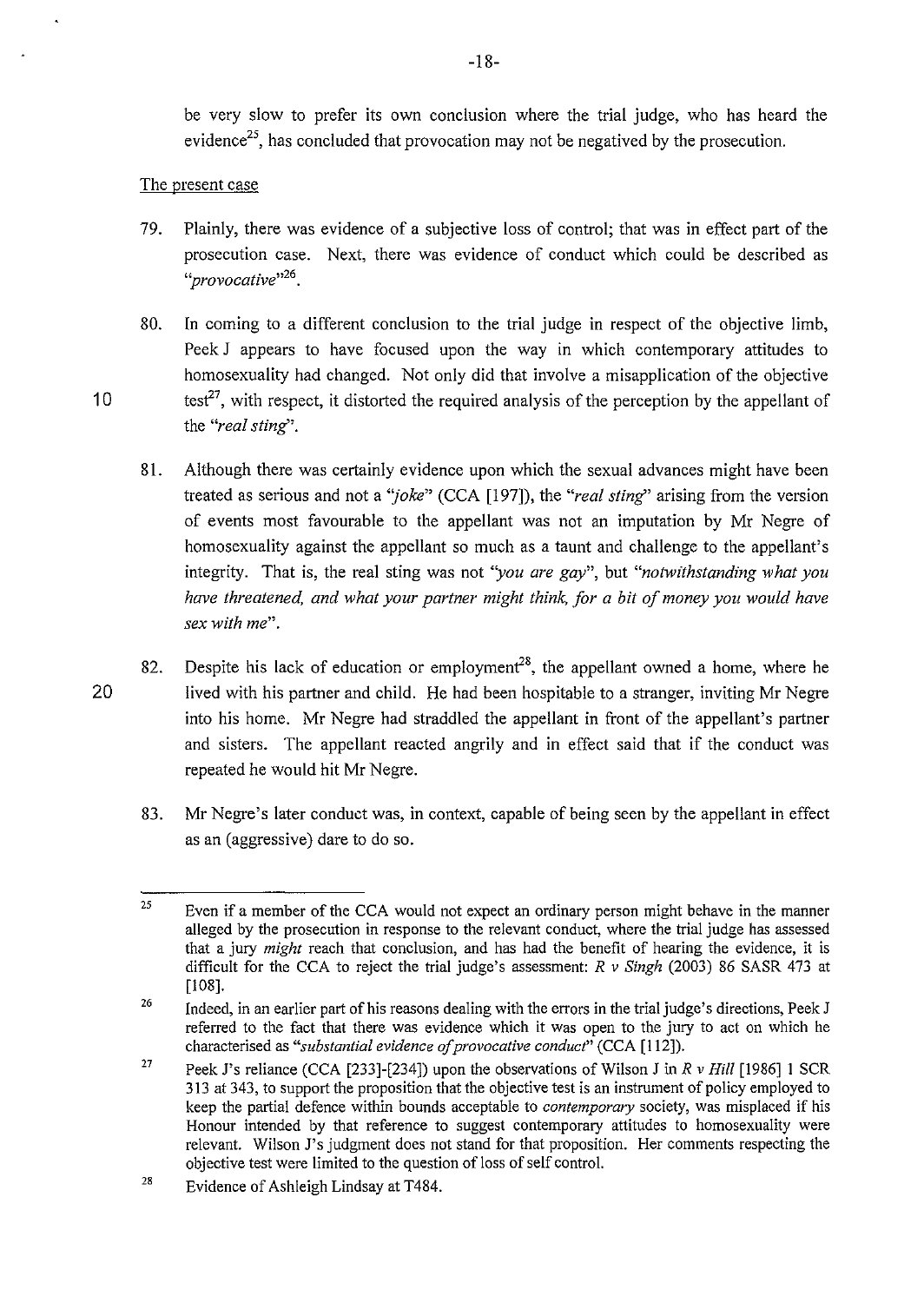- 84. Importantly, on Hayes' and Hutchings' account, after making a subsequent advance of some sort inside the house, the appellant responded: "What did you say cunt?" It is not to the point that a reasonable or ordinary person might not have issued that warning<sup>29</sup>. A severe warning having been given, Mr Negre's subsequent (and, in context, brazen) offer of money for sex might be regarded by a juror as a highly provocative challenge to a person in the position of the appellant and a grave insult and taunt to be made to a man like the appellant by a stranger who had been invited into his home.
- 85. A juror might consider that, viewed from the perspective of a person, who, on the evidence, had little else than his home and his family, to be taunted in the presence of his 10 partner about his inadequacies as a man and father with the suggestion that he would not follow through on his threats of violence but would capitulate to an offer for sex in his family home for a couple of hundred dollars, was to be exposed to conduct which *might*  cause a person with ordinary powers of self-control to form an intention to inflict at least grievous bodily harm and act accordingly.
	- 86. With respect, the present case illustrates the wisdom in the judge's decision to leaving the question to the jury, where the deliberations might expose the ways in which the appellant may have viewed the conduct.
- 87. The CCA's apparent focus upon the affront caused by a suggestion of homosexuality was misplaced and did not acknowledge the *"real sting'* (cf. *Green* at 345, *Pollock* at [34]). 20 While each case must of course be assessed on its own facts, like in many other *"taunf'*  cases<sup>30</sup>, there was evidence fit for the jury's consideration, and this case was not in the exceptional category of *Stingel,* where it could be concluded that it involved error to leave provocation to the jury. As Brennan CJ observed in *Green* (at 346), Stingel sought out and allegedly came upon a scene of consensual sexual activity, a scene which inflamed his jealousy, whereas in *Green,* as here, the deceased was an aggressor.
	- 88. The learned trial judge did not err by failing to withdraw provocation from the jury.

# **PART VII APPLICABLE STATUTORY PROVISIONS**

89. The only relevant statutory provision is s 353 of the *Criminal Law Consolidation Act*  1935 (SA).

# 30 **PART VIII THE ORDERS SOUGHT**

- 90. The appellant seeks the following orders.
	- 1. That the appeal be allowed.

<sup>29</sup> Cf. *Stingel* at 336.

<sup>30</sup> Eg, *R v Dutton* (1979) 21 SASR 356, *R v Romano* (1984) 36 SASR 283.